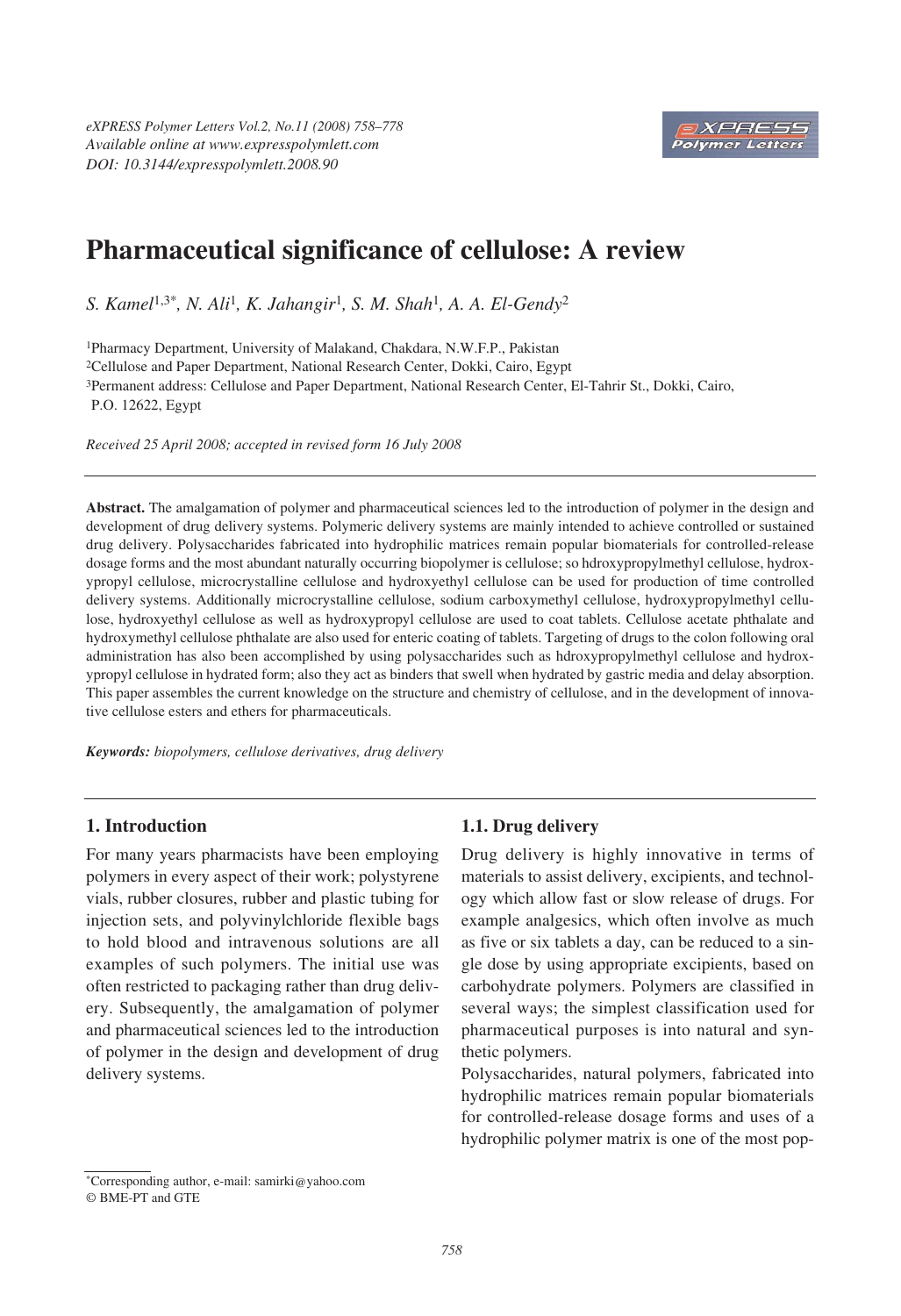ular approaches in formulating an extended-release dosage forms [1–3]. This is due to the fact that these formulations are relatively flexible and a well designed system usually gives reproducible release profiles.

Since drug release is the process by which a drug leaves a drug product and is subjected to absorption, distribution, metabolism, and excretion (ADME), eventually becoming available for pharmacologic action, hence drug release is described in several ways as follows:

- a) Immediate release refers to the instantaneous availability of drug for absorption or pharmacologic action in which drug products allow drugs to dissolve with no intention of delaying or prolonging dissolution or absorption of the drug.
- b) Modified-release dosage forms include both delayed and extended-release drug products. Delayed release is defined as the release of a drug at a time other than immediately following administration, while extended release products are formulated to make the drug available over an extended period after administration.
- c) Controlled release includes extended-release and pulsatile-release products. Pulsatile release involves the release of finite amounts (or pulses) of drug at distinct intervals that are programmed into the drug product.

One of the most commonly used methods of modulating tablet drug release is to include it in a matrix system. The classification of matrix systems is based on matrix structure, release kinetics, controlled release properties (diffusion, erosion, swelling), and the chemical nature and properties of employed materials. Matrix systems are usually classified in three main groups: hydrophilic, inert, and lipidic [4]. In addition, the drug release is a function of many factors, including the chemical nature of the membrane, geometry and its thickness, and the particle surface area of the drug device, the physico-chemical nature of the active substance and the interaction between the membrane and the permeating fluids are also important [5–7]. In fact, the mechanism probably varies from membrane to membrane, depending on the membrane structure as well as on the nature of the permeating solution. It is believed that several different mechanisms are involved in the drug release through a non-disintegrating polymer coat [8]:

- a) Permeation through water-filled pores; in this mechanistic model, the release of the drug involves transfer of the dissolved molecule through water-filled pores. The coating membrane is not homogeneous. The pores can be created by the incorporation of leachable components, such as sugars or incompatible watersoluble polymers into the original coating material [9] or can be produced by an appropriate production process.
- b) Permeation through membrane material; in this mechanism, the release process involves the consecutive process of drug partition between the core formulation and the membrane. The drug molecules are dissolved in the membrane at the inner face of the coat, representing equilibrium between a saturated drug solution and the membrane material. The transport of drug across the coat is then driven by the concentration gradient in the membrane. Outside the membrane, the drug is dissolved in an aqueous environment.
- c) Osmotic pumping; this release mechanism is driven by a difference in osmotic pressure between the drug solution and the environment outside the formulation.

In addition to the above, controlled release of drug from the matrix is dependent on particle size and type of the polymer wetting, polymer hydration, polymer dissolution, and drug: polymer ratio [10– 13]. The hydration rate depends on the nature of the constituents, such as the molecular structure and the degree of substitution. The viscosity of the aqueous solution can be increased by increasing the average molecular weight of the polymer, the concentration of the polymer or decreasing the temperature of the solution [1, 14]. So, the factors associated with polymers, such as molecular weight type (nominal viscosity), concentration, degree of substitution, and particle size [15–22]; have been shown to have a significant influence on drug release. For example, in tablet formulations containing hydrophilic polymers like HPMC, the release of active drug is controlled by the rate of formation of a partially hydrated gel layer of the tablet surface formed upon contact with aqueous gastric media following ingestion and the continuous formation of additional gel layers. In addition to this, process variables like method of granulation, amount of binder added during granulation,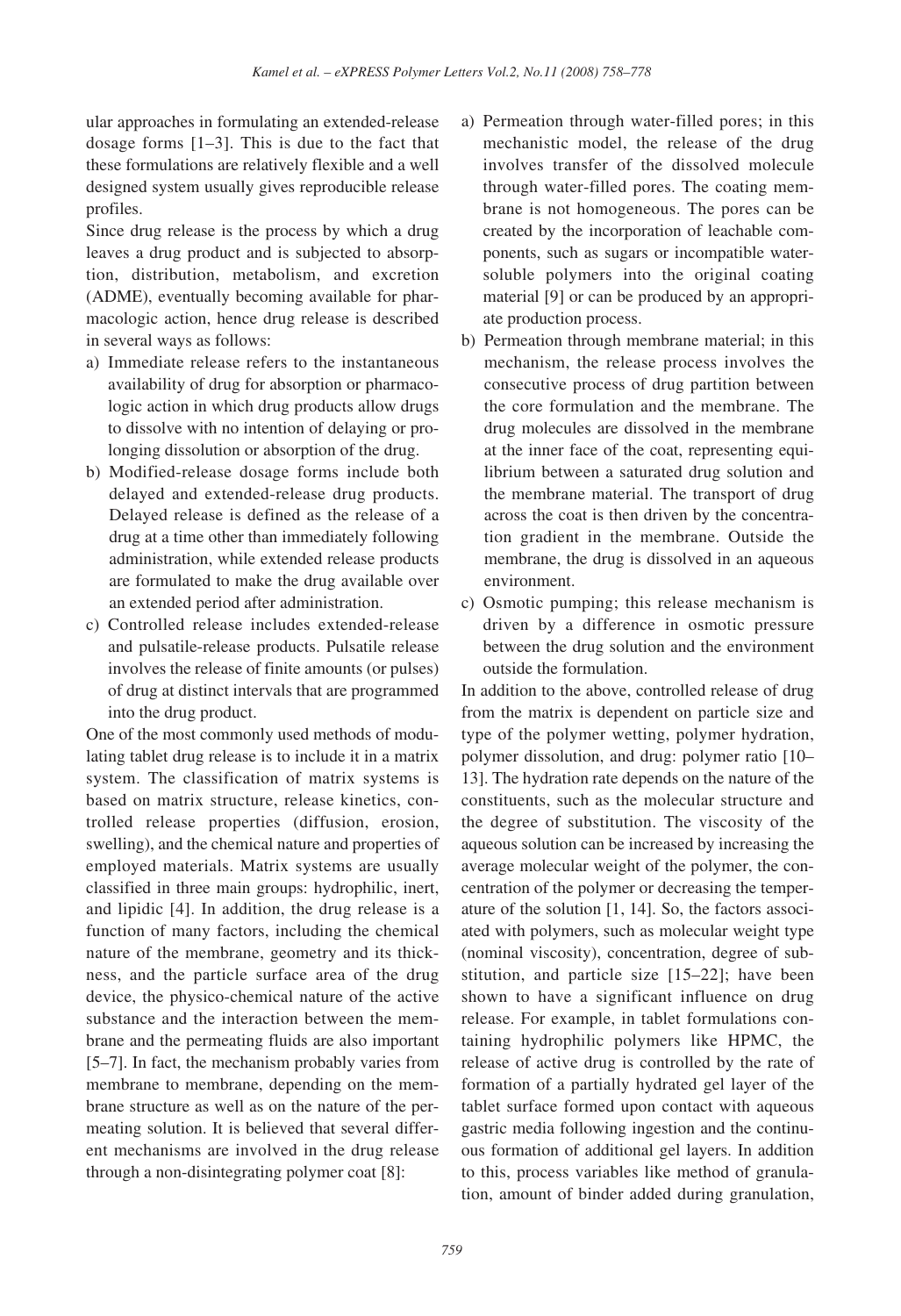use of high or low shear mixer, granule size distribution, compression force during tableting, etc., are also important for extended-release [23–33].

#### **1.2. Cellulose and cellulosics**

Cellulose is the most abundant naturally occurring biopolymer [34, 35]. Various natural fibers such as cotton and higher plants have cellulose as their main constituent [36, 37]. It consists of long chains of anhydro-D-glucopyranose units (AGU) with each cellulose molecule having three hydroxyl groups per AGU, with the exception of the terminal ends (Figure 1). Cellulose is insoluble in water and most common solvents [35]; the poor solubility is attributed primarily to the strong intramolecular and intermolecular hydrogen bonding between the individual chains [34]. In spite of its poor solubility characteristics, cellulose is used in a wide range of applications including composites, netting, upholstery, coatings, packing, paper, etc. Chemical modification of cellulose is performed to improve process ability and to produce cellulose derivatives (cellulosics) which can be tailored for specific industrial applications [38]. Cellulosics are in general strong, reproducible, recyclable and biocompatible [39], being used in various biomedical applications such as blood purification membranes and the like. Thus, through derivatization, cellulosics have opened a window of opportunity and have broadened the use of cellulosics.

As shown in the molecular structure represented in Figure 1, the hydroxy groups of  $β-1,4$ -glucan cellulose are placed at positions  $C_2$  and  $C_3$  (secondary, equatorial) as well as  $C_6$  (primary). The CH<sub>2</sub>OH side group is arranged in a trans-gauche  $(t<sub>g</sub>)$  position relative to the  $O<sub>5</sub>-C<sub>5</sub>$  and  $C<sub>4</sub>-C<sub>5</sub>$  bonds. As a result of the supramolecular structure of cellulose, the solid state is represented by areas of both high order (crystalline) and low order (amorphous). The degree of crystallinity (DP) of cellulose (usually in the range of 40 to 60%) covers a wide range and depends on the origin and pretreatment of the sample (Table 1). The morphology of cellulose has a profound effect on its reactivity, the hydroxyl groups located in the amorphous regions are highly accessible and react readily, whereas those in crystalline regions with close packing and strong interchain bonding can be completely inaccessible [40]. Cellulose that is produced by plants is referred to as native cellulose, which is found in two crystalline forms, cellulose I and cellulose II [41]. Cellulose II, generally occurring in marine algae, is a crystalline form that is formed when cellulose I is treated with aqueous sodium hydroxide [42–44]. Among the four different crystalline polymorphs cellulose I, II, III, and IV, cellulose I is thermodynamically less stable while cellulose II is the most



**Figure 1.** Molecular structure of cellulose



**Figure 2.** Transformation of cellulose into its various polymorphs

**Table 1.** Average DP of cellulose obtained from different sources. (Reprinted from reference [39].)

| Source         | Wood    | Valonia     | Cotton | Acetobacter xvlinum | Cotton linters           | Flax | Pulp | Kapok | Ramie |
|----------------|---------|-------------|--------|---------------------|--------------------------|------|------|-------|-------|
| $^*DP_w(10^3)$ | $8 - 9$ | $\sim$<br>- |        | ∸                   | $\overline{\phantom{a}}$ |      |      |       |       |

\*DPw weight average DP determined by viscometric methods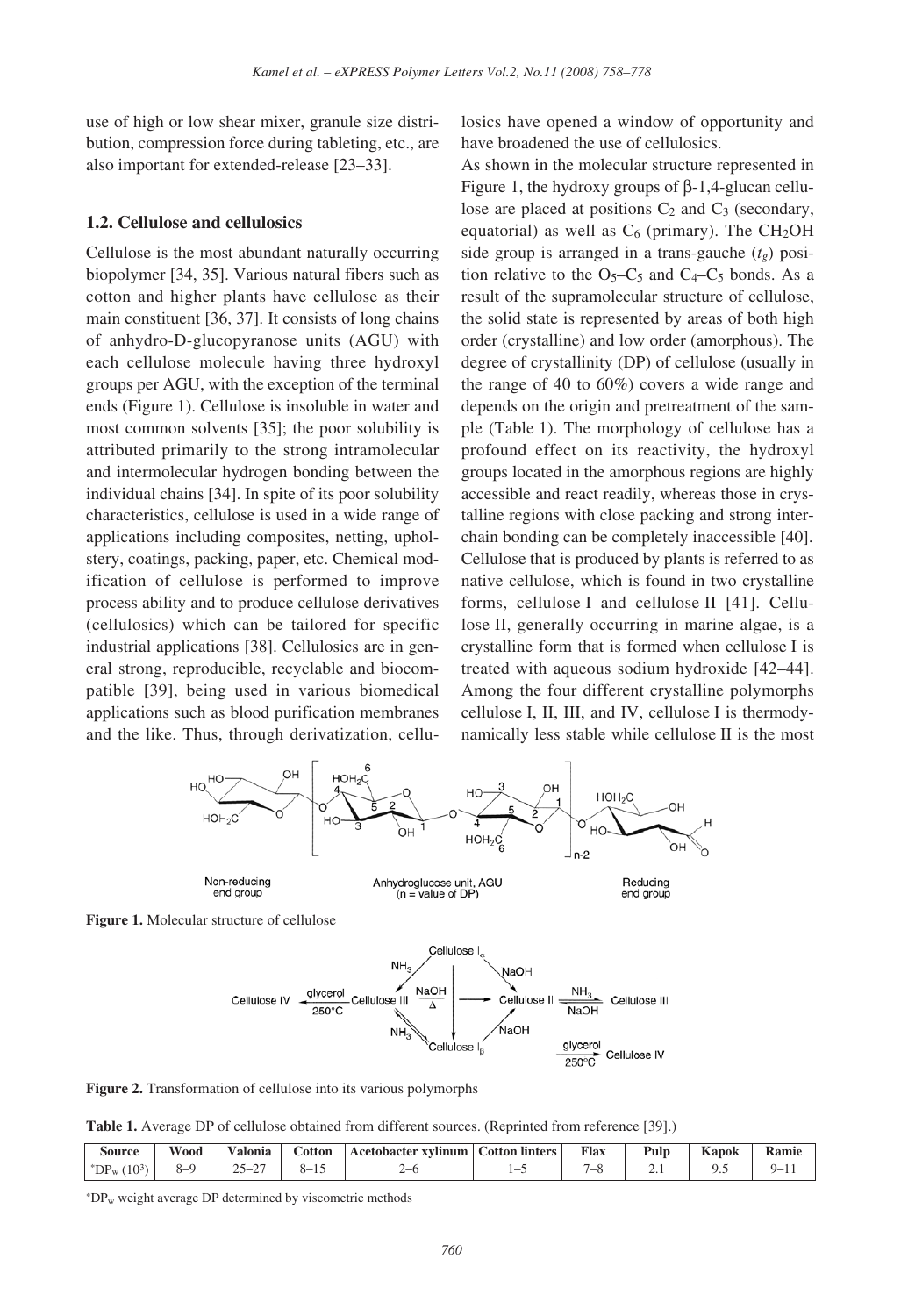stable structure. A liquid ammonia treatment of cellulose I and cellulose II gives crystalline cellulose III form [45-47], and the heating of cellulose III generates cellulose IV crystalline form [48]. Figure 2 shows the transformation of cellulose into its various polymorphs [49].

#### **2. Chemical modification of cellulose**

The typical modifications of cellulose are esterifications and etherifications at the hydroxyl groups of cellulose. Most water-soluble and organic solvent-soluble cellulose derivatives are prepared by these substitution reactions, and drastic changes in the original properties of cellulose can usually be achieved by these chemical modifications. Others are ionic and radical grafting, acetalation, deoxyhalogenation, and oxidation. Figure 3 shows schematic representation of position in cellulose structure for chemical modifications [38].

#### **2.1. Oxidation**

Oxidized celluloses (or oxycelluloses) are water insoluble materials produced by reacting cellulose

with an oxidant such as gaseous chlorine, hydrogen peroxide, peracetic acid, chlorine dioxide, nitrogen dioxide (dinitrogen tetraoxide), persulfates, permanganate, dichromate-sulfuric acid, hypochlorous acid, hypohalites or periodates. These oxidized celluloses may contain carboxylic, aldehyde, and/or ketone functionalities, in addition to the hydroxyl groups, depending on the nature of the oxidant and the reaction conditions used in their preparation [50].

It is well known that primary alcohol groups of cellulose are partly converted to carboxyl ones by oxidation with  $N_2O_4$  in chloroform. Recently a new water-soluble reagent, 2,2,6,6-tetramethylpiperidine-1-oxyl radical (TEMP) can oxidize primary alcohol groups of water soluble polysaccharides such as starch to carboxyl ones with good yields and selectivity in the presences of an oxidizing agent at pH 9–11 [51]. The TEMPO-NaBr-NaClO system was first applied to native cellulose by Chang and Robyt [52] but did not give water-soluble cello-uronic acid. By oxidation of cellulose under various condition and using regenerated and mercerized celluloses as starting materials, small amounts of carboxyl groups were introduced into



**Figure 3.** Position in cellulose structure for chemical modifications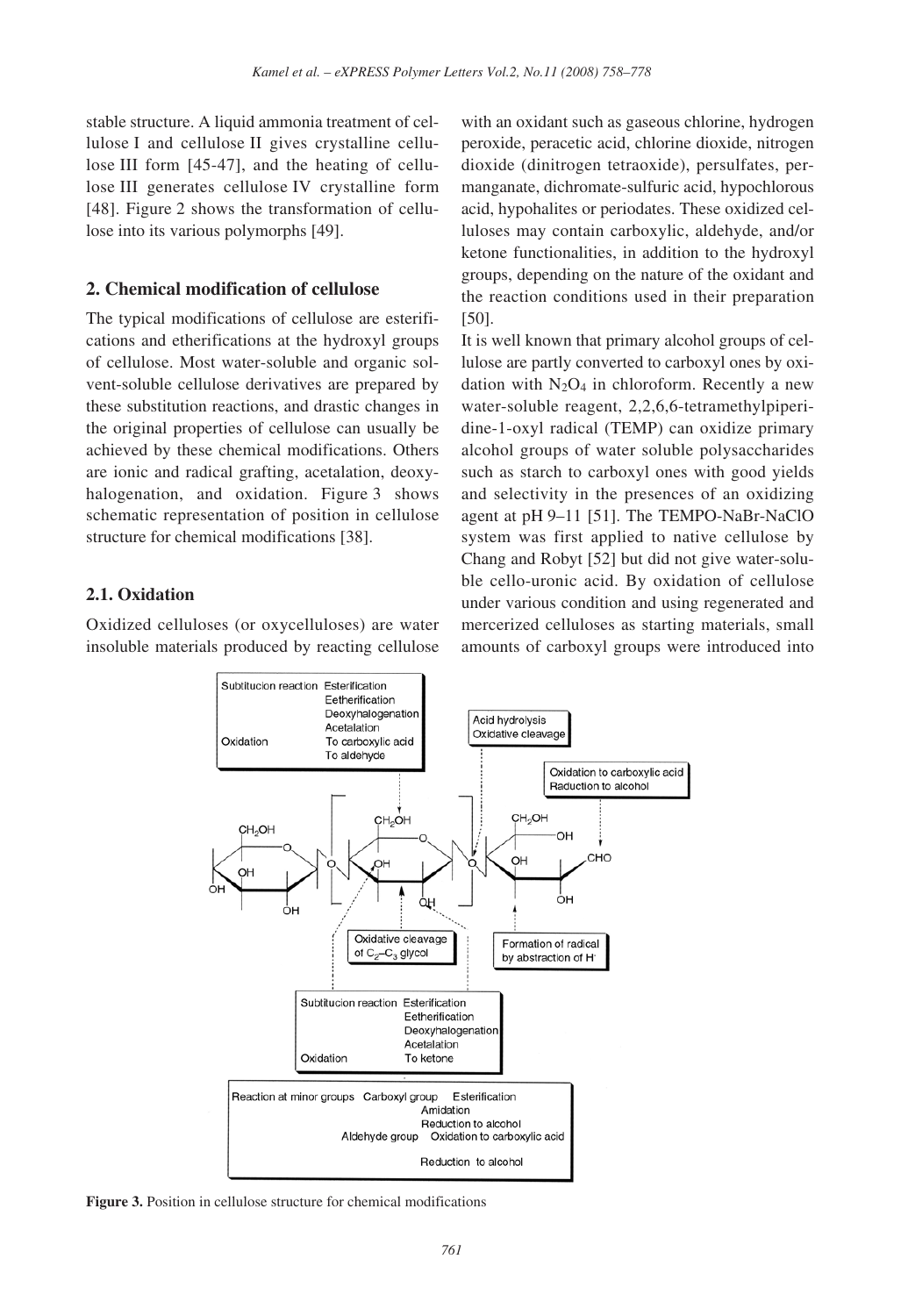cellulose by this oxidation and water soluble cellourionic acid sodium salts were obtained [53]. On the other hand, the periodate oxidation is used to prepare dialdehyde cellulose at laboratory levels which proceeded homogeneously in the aqueous solution, and almost completely oxidized dialdehyde cellulose was obtained within 20 h [54]. This dialdehyde cellulose can be oxidized to the corresponding dicarboxyl cellulose with sodium chlorite, or reduced to the corresponding dialcohol cellulose with sodium borohydride [55, 56].

## **2.2. Microcrystallization**

Purified microcrystalline cellulose is partially depolymerized cellulose prepared by treating α-cellulose, obtained as a pulp from fibrous plant material, with mineral acids. The degree of polymerization is typically less than 400. Traditionally, MCC has been prepared from bamboo [57, 58], wood pulp [59], viscose rayon [60] and cotton [61]. Attempts have also been made to produce MCC from other sources such as newsprint waste [62], hosiery waste [63], and corncobs [64], as well as from fast-growing plants including sesbania sesban, sroxburghii, crotalaria juncea [65], bagasse, rice straw, as well as cotton stalks bleached pulps [66]. When cellulose reacts with acid, the  $\beta(1-4)$ glycoside bond is attacked and the acetal linkage is broken resulting in the hydrolysis of the chain, thus the degree of polymerization decreases [67]. On the other hand, oxidizing agents have an impacting effect on the cellulose chain and the hydroxyl groups react to form carbonyl and carboxyl groups. So, the oxidation reaction of cellulose shortens the average length of the cellulose chain and using of  $HNO<sub>3</sub>$  or  $N<sub>2</sub>O<sub>4</sub>$ , each of which transfer cellulose into MCC with carboxyl groups [68].

# **2.3. Etherification**

The presence of hydroxyl groups readily suggested to chemists that cellulose might be converted to useful derivatives by etherification. This reaction is expressed by the Equation (1):

|                                              |  | $ROR + R'C! \rightarrow ROR' + HCl$ |  | (1) |
|----------------------------------------------|--|-------------------------------------|--|-----|
| alcohol alkylchloride ether hydrogen cloride |  |                                     |  |     |

where R' is an organic radical such as the methyl  $(CH_3-)$ , ethyl  $(C_2H_5-)$ , or a more complex structure. The alcohol, ROH, represents one of the three OH groups in an AGU. Cellulose ethers can be prepared by treating alkali cellulose with a number of various reagents including alkyl or aryl halides (or sulfates), alkene oxides, and unsaturated compounds activated by electron-attracting groups. For example methyl and ethylcellulose ethers can be prepared by the action of methyl and ethyl chlorides or methyl and ethyl sulfates, respectively, on cellulose that has been treated with alkali. Purification is accomplished by washing the reaction product with hot water. The degree of methylation or ethylation can be controlled to yield products that vary in their viscosities when they are in solution. If mixed ether such as ethylhydroxyethyl cellulose is to be produced, the two reagents, ethyl chloride and ethylene oxide, can be added either consecutively or as a mixture. The nature of the resultant product is dependent upon the molar ratio of the two etherifying agents (the ratio of the number of molecules of one to the other) and on the method of their addition. Table 2 provides a list of some typical reagents, co-products, and by-products.

On the other hand, cellulose ethers of moderate to high molecular weight are insoluble in water. As a rule, as the DS increases, the polymers gradually pass through a stage of solubility in dilute alkali

| <b>Cellulose ether</b> | <b>Etherifying agent</b> | Co-product  | <b>By-product</b>                        |                                                      |  |
|------------------------|--------------------------|-------------|------------------------------------------|------------------------------------------------------|--|
|                        |                          |             | <b>Name</b>                              | Formula                                              |  |
| Methyl (MC)            | methyl chloride          | <b>NaCl</b> | methanol                                 | CH <sub>3</sub> OH                                   |  |
|                        |                          |             | dimethyl ether                           | CH <sub>3</sub> OCH <sub>3</sub>                     |  |
| Ethyl (EC)             | ethyl chloride           | <b>NaCl</b> | ethanol                                  | $C_2H_5OH$                                           |  |
|                        |                          |             | diethyl ether                            | $C_2H_5OC_2H_5$                                      |  |
| Hydroxyethyl (HEC)     | ethylene oxide           | none        | ethylene glycol and<br>polymers thereof  | CH <sub>2</sub> OHCH <sub>2</sub> OH                 |  |
| Hydroxypropyl (HPC)    | propylene oxide          | none        | propylene glycol and<br>polymers thereof | CH <sub>3</sub> CH <sub>2</sub> OHCH <sub>2</sub> OH |  |
| Carboxymethyl (CMC)    | chloroacetic acid        | <b>NaCl</b> | glycolic acid                            | $HO-CH2-COOH$                                        |  |

**Table 2.** Etherifying agents, co-products, and by-products from the production of cellulose ethers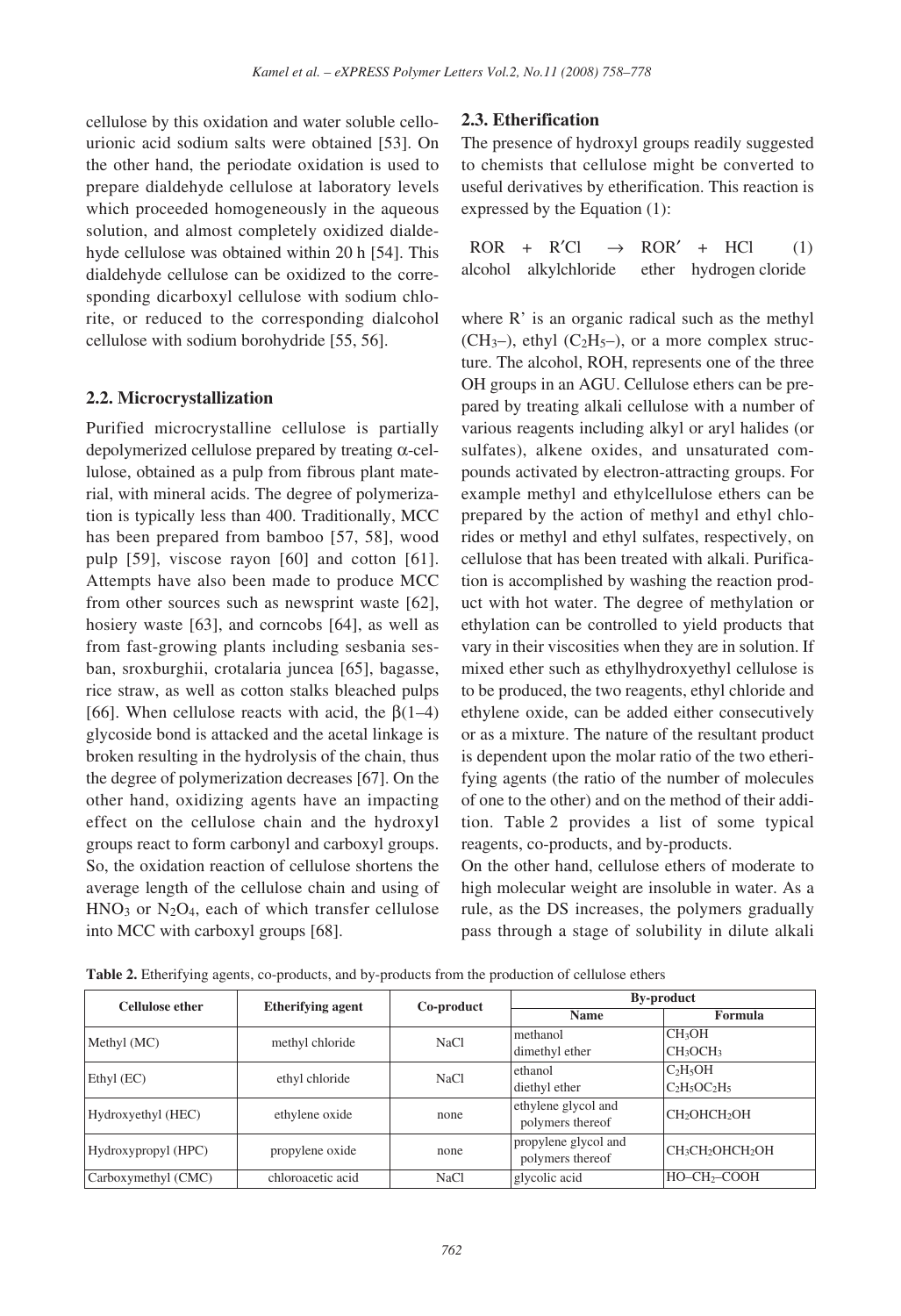| <b>Cellulose ether</b> | <b>DS</b>                                            | <b>Solubility</b>                           |  |  |
|------------------------|------------------------------------------------------|---------------------------------------------|--|--|
|                        | $0.1 - 1.1$                                          | soluble in 6–8% NaOH                        |  |  |
| <b>MC</b>              | $1.4 - 2.0$                                          | soluble in $H_2O$                           |  |  |
|                        | $2.4 - 2.8$                                          | soluble in organic solvents                 |  |  |
| EC                     | $0.8 - 1.7$                                          | soluble in $H_2O$                           |  |  |
|                        | $2.4 - 2.8$                                          | soluble in organic solvents                 |  |  |
| <b>NaCMC</b>           | $0.1 - 3.0$                                          | soluble in $H_2O$                           |  |  |
| <b>CMC</b>             | $0.05 - 0.25$                                        | soluble in 6–8% NaOH                        |  |  |
| <b>HEC</b>             | $0.11 - 0.31$                                        | soluble in 6–8% NaOH                        |  |  |
|                        | $0.66 - 1.66$                                        | soluble in $H2O$                            |  |  |
| <b>HPC</b>             | $0.15 - 0.35$                                        | soluble in 6-8% NaOH                        |  |  |
|                        | $3.5 - 4.5$                                          | soluble in $H_2O$                           |  |  |
| <b>EHEC</b> [70]       | 0.68 (ethyl) and 0.87 (hydroxyethyl)                 | soluble in $H_2O$                           |  |  |
|                        | $1.9 - 2.2$ (ethyl) and $0.35 - 0.65$ (hydroxyethyl) | soluble in organic solvents                 |  |  |
|                        | 1.33 (ethyl) and 0.51 (hydroxyethyl)                 | soluble in both $H_2O$ and organic solvents |  |  |

**Table 3.** Solubility of cellulose ether (organic solvent is a mixture of chloroform or methylene chloride and methanol or ethanol)

(those with a DS of up to about 1.0), then through a water soluble stage (about DS 1.0–2.3), and finally attain an organic-solvent-soluble stage (DS 2.3–3.0) such DS ranges are, of course, only approximate. Also, the trend toward organic solvent solubility is gradual and differs for individual ethers. The ionic character of CMC, for example, makes its behavior exceptional. Moreover, the uniformity of substitution along the cellulose chain can have a major influence on solubility [69]. Solubility of some typical cellulose ether is summarized in Table 3. The ranges of DS cited in these examples are only approximate because solubility is influenced by the distribution of molecular weights of various fractions in a given product and by the extent and uniformity of substitution within particular products or molecular weight fractions. The water-soluble cellulose ethers should not be regarded simply as water-soluble forms of cellulose. The ethers are derivatives of cellulose, containing only a fraction of the original cellulose structure in their molecular make-up [70].

## **2.4. Esterification**

The esterification can be considered as a typical equilibrium reaction in which an alcohol and acid react to form ester and water. Cellulose is esterified with certain acids such as acetic acid, nitric acid, sulfuric acid, and phosphoric acid. A prerequisite is that the acid used can bring about a strong swelling thus penetrating throughout the cellulose structure. Esterification of cellulose to give cellulose trinitrate was discovered by Schonbein in 1846 using a mixture of sulfuric and nitric acids. The resultant compound was so flammable that its first use was as smokeless gunpowder. By the end of the nineteenth century, cellulose nitrates had been prepared with a lower DS, and they could safely be used for other purposes. All cellulose nitrates are prepared by Schonbein's method, in which aqueous slurry of cellulose is reacted with nitric acid in the presence of sulfuric acid. The reaction is in equilibrium and thus the removal of water during the reaction forces the reaction to completion and the relative concentrations of the reacting species determine the ultimate DS [71].

The discovery that cellulose esters could be prepared with organic substituents led to the development of cellulose derivatives that had decreased flammability compared to that of cellulose nitrate. The most important organic ester is cellulose acetate which prepared by the reaction of acetic anhydride with cellulose in the presence of sulfuric acid. Acetic acid is used as the solvent and the reaction is carried out for about 8 h to yield the triester (defined as having a DS greater than 2.75). The derivatives with lower DS values are obtained by the hydrolysis of the triester by hydrochloric acid to yield the desired substitution.

# **3. Pharmaceutical uses of cellulose and cellulose derivatives**

#### **3.1. Oxycellulose**

Oxidized cellulose (oxycellulose) is cellulose in which some of the terminal primary alcohol groups of the glucose residues have been converted to car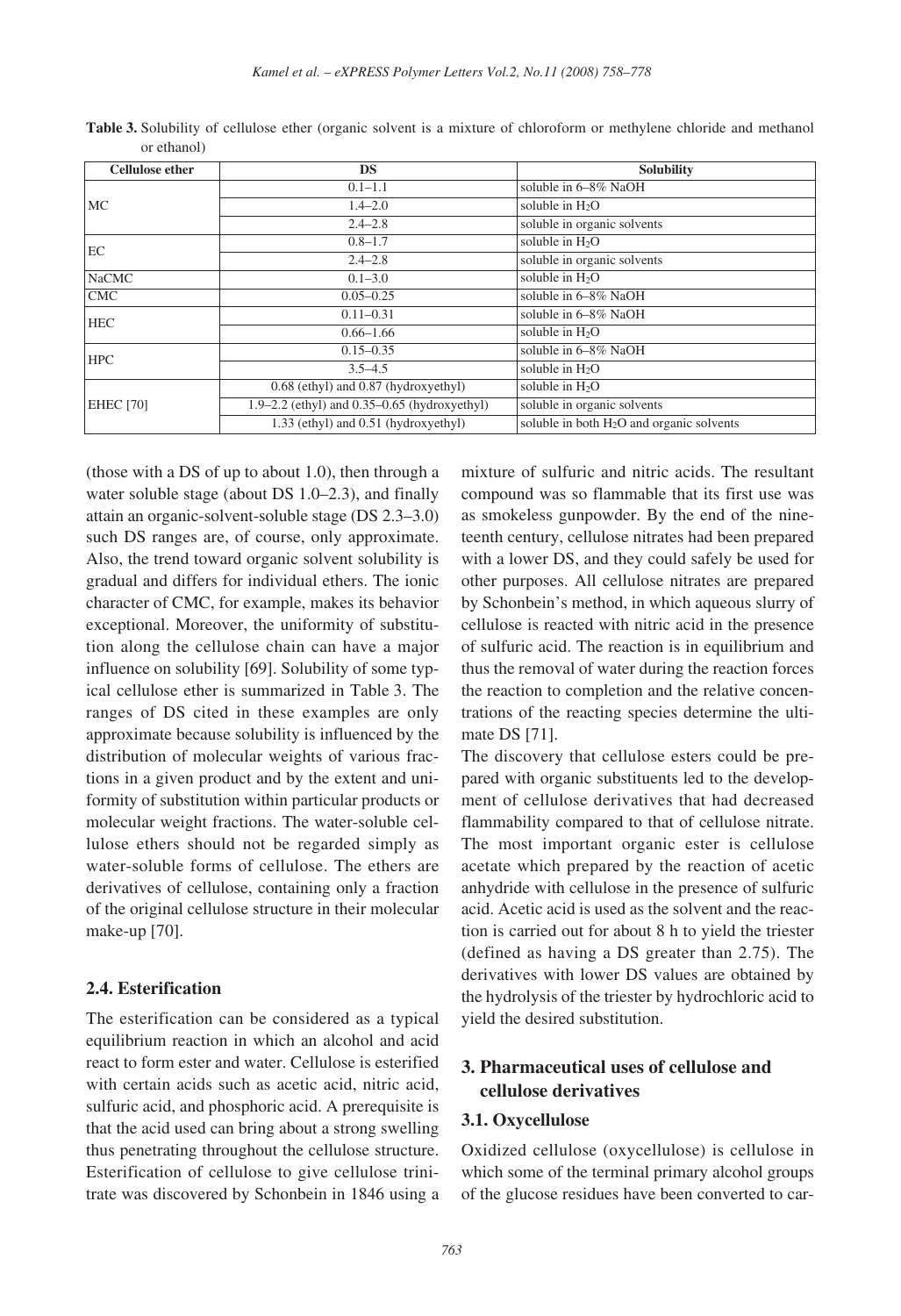boxyl groups. Therefore, the product is possibly a synthetic polyanhydrocellobiuronide and that contain 25% carboxyl groups are too brittle (friable) and too readily soluble to be of use. Those products that have lower carboxyl contents are the most desirable.

The oxidized cellulose fabric, such as gauze or cotton, resembles the parent substance; it is insoluble in water and acids but soluble in dilute alkalis. In weakly alkaline solutions, it swells and becomes translucent and gelatinous. When wet with blood, it becomes slightly sticky and swells, forming a dark brown gelatinous mass. So, it is used in various surgical procedures, by direct application to the oozing surface except when used for homeostasis, it is not recommended as a surface dressing for open wounds [72].

The oxidized cellulose product readily disperses in water and forms thixotropic dispersions. Such suspensions/dispersions, which may be optionally combined with other pharmaceutical and cosmetic adjuvants, can be used for producing novel filmforming systems. A wide variety of solid (crystalline or amorphous) and liquid (volatile or non-volatile) acidic, neutral, and basic bioactive compounds can be entrapped/loaded in such systems, thereby producing substantive controlled and/or sustained release formulations, having unique applications in the development of variety of cosmetic, pharmaceutical, agricultural, and consumer products. Topical formulations (cream, lotion, or spray) prepared using the oxidized cellulose material, are bioadhesive, can be applied on the human skin or hair, can be included in cosmetics [73]. Oxidized cellulose dispersion uses in antiacne cream, anti-acne lotion, sunscreen spray, anti-fungal cream also.

For using oxidized cellulose as a direct compression excipient Banker and Kumar grounded it and prepared tablets by mixing the ingredients by ratio of 20, 79 and 1% for oxidized cellulose, lactose NF (Fast-Flo), magnesium stearate respectively, each tablet weighed  $500 \pm 10$  mg. The hardness, the disintegration times and water penetration rate were 5.17 kg, 30 sec and 10.49 mg/sec respectively [73].

## **3.2. Microcrystalline cellulose**

Since its introduction in the 1960s, MCC has offered great advantages in the formulation of solid dosage forms, but some characteristics have limited its application, such as relatively low bulk density, moderate flowability, loss of compactibility after wet granulation, and sensitivity to lubricants. Silicification of MCC improves the functionality of MCC with such properties as enhanced density, low moisture content, flowability, lubricity, larger particle size, compactibility and compressibility. Silicified MCC (SMCC) is manufactured by codrying a suspension of MCC particles and colloidal silicon dioxide such that the dried finished product contains 2% colloidal silicon dioxide [74]. Silicon dioxide simply adheres to the surface of MCC and occurs mainly on the surface of MCC particles; only a small amount was detected in the internal regions of the particles. So, SMCC shows higher bulk density than the common types of MCC [75]. Also, tensile strength of compacts of SMCC is greater than that of the respective MCC [76] and it is most probably a consequence of intersurface interactions of silicon dioxide and MCC [77].

Tableting studies have suggested that SMCC has enhanced compactibility, even after wet granulation, and reduced lubricant sensitivity, compared to the regular grade of MCC.

For example, Sherwood and Becker [78] have compared the direct-compression tableting performance of SMCC 90 with a regular grade of MCC (Avicel PH102) that has similar particle size and density. They found that, SMCC 90 was 10–40% more compactable than regular MCC in the absence of drug. The SMCC 90 also showed a lower lubricant sensitivity and retained, two to three times the compactibility in tableting of the comparable MCC grade in a blending time study. Also, Guo and Augsburger compared SMCC's performance to that of other excipients commonly used in hard gelatin capsule direct-fill formulations such as anhydrous lactose (direct tableting grade), pregelatinized starch (PGS), and MCC. The study revealed that SMCC exhibited relatively higher compactibility under the low compression force of a donator capsule filling than either PGS or lactose. Products formulated with the SMCC materials exhibited faster dissolution rates than those formulated with PGS and anhydrous lactose when loaded with 5% piroxicam, 30 and 50% acetaminophen. Such higher compactibility and fast dissolution rates suggest that SMCC could be a suitable alternative excipient for direct- fill formulations for hard shell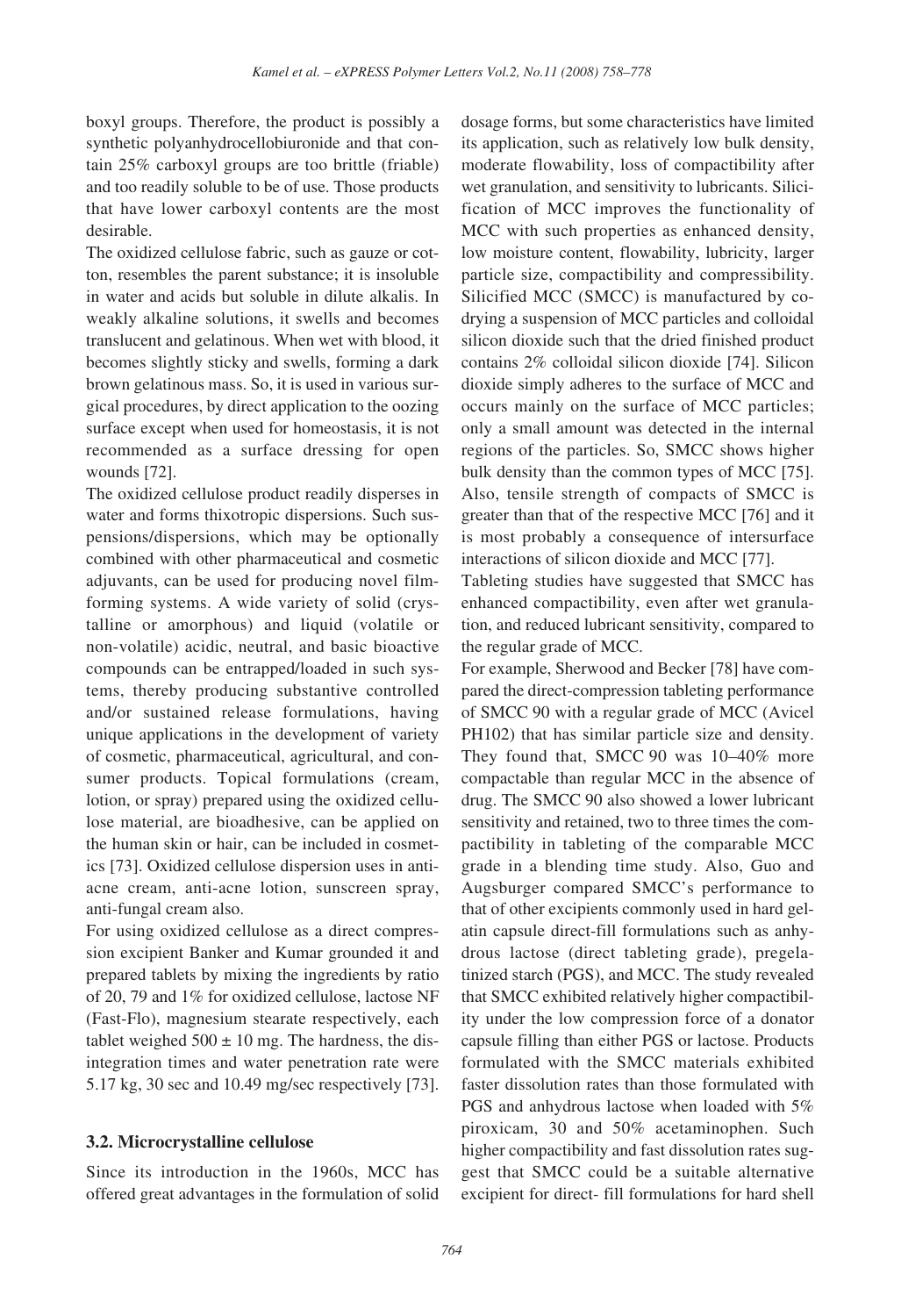capsules [79]. In another study, comparison of the compaction force versus tablet tensile strength showed that SMCC was approximately 20% more compactible than regular MCC. Stronger tablets manufactured from SMCC were easier to coat further also, the size and weight of individual tablets were decreased, which increases patients' compliance [80]. SMCC possesses further advantages, decreasing the hygroscopicity of the active ingredient (increased stability of tablets). Due to a decreased size, higher compressibility, and better flow properties (lower sensitivity to the rate of tableting); a larger number of tablets in one batch can be achieved, which makes their manufacture substantially cheaper [81].

In contrast to routinely used SMCC, the high-density degree showed further improvement in flow properties and lesser sensitivity to the rate of tableting. Muzíková and Nováková compare the tensile strength and disintegration time of compacts from two types of SMCC, Prosolv SMCC 90, and Proslov HD 90 high density SMCC [82]. The used lubricants were magnesium stearate and sodium stearyl fumarate in a concentration of 0.5%, while ascorbic acid and acetylsalicylic acid in a concentration of 50% were used as active ingredients. They found that; SMCC proved to be better compatible than high density SMCC; the compacts were of higher strength, which was markedly increased with increasing compression force. High density SMCC was more sensitive to additions of lubricants, and a greater decrease in strength was recorded due to the influence of sodium stearyl fumarate. The disintegration time of compacts from high density SMCC without as well as with lubricants was shorter than that of those from SMCC and was increasing with increasing compression force.

# **3.3. Cellulose ether**

Cellulose ethers are widely used as important excipients for designing matrix tablets. On contact with water, the cellulose ethers start to swell and the hydrogel layer starts to grow around the dry core of the tablet. The hydrogel presents a diffusional barrier for water molecules penetrating into the polymer matrix and the drug molecules being released [83–87].

## **3.3.1. Sodium carboxymethyl cellulose**

It is a low-cost commercial soluble and polyanionic polysaccharide derivative of cellulose that has been employed in medicine, as an emulsifying agent in pharmaceuticals, and in cosmetics [88]. The many important functions provided by this polymer make it a preferred thickener, suspending aid, stabilizer, binder, and film-former in a wide variety of uses. A representative listing of the many applications for NaCMC is given below in Table 4 [89].

In biomedicine it has been employed for preventing postsurgical soft tissue and epidural scar adhesions. Sanino *et al*. have proposed the use of CMC and HEC-based gels as water absorbents in treating edemas [90]. It can also be used for the therapeutic application of the superoxide dismutase enzyme (SOD), presented as hydrogels of CMC carrying the enzyme for its controlled release [91]. Therapeutic use of SOD enzyme is limited by its fast clearance from the bloodstream and inactivation by its own reaction product, i.e. hydrogen peroxide. The SOD enzyme was adsorbed into the hydrogel for its controlled release, rendering two formulations: SOD-CMC conjugates and SOD-CMC hydrogels [92]. Both formulations were chemically and biologically characterized, the resulting showed that up to 50% of the SOD was released from the

| <b>Specific applications</b>   | <b>Properties utilized</b>                                              |
|--------------------------------|-------------------------------------------------------------------------|
| Ointments, creams, lotions     | emulsion, stabilizer, thickener, film-former                            |
| Jellies, salves                | thickener, gelling agent, protective colloid, film-former               |
| Tablet binder, granulation aid | high-strength binder                                                    |
| Sustained release              | thickener, diffusion barrier                                            |
| Tablet coating                 | film-former                                                             |
| <b>Bulk laxatives</b>          | physiologically inert, high water-binding capacity                      |
| Syrups, suspensions            | thickener, suspending aid                                               |
| Toothpaste                     | thickener, flavor stabilizer, suspending aid, binder                    |
| Shampoos, foamed products      | suspending aid, thickener, foam stabilizer, high water-binding capacity |
| Denture adhesives              | wet tack, long-lasting adhesion                                         |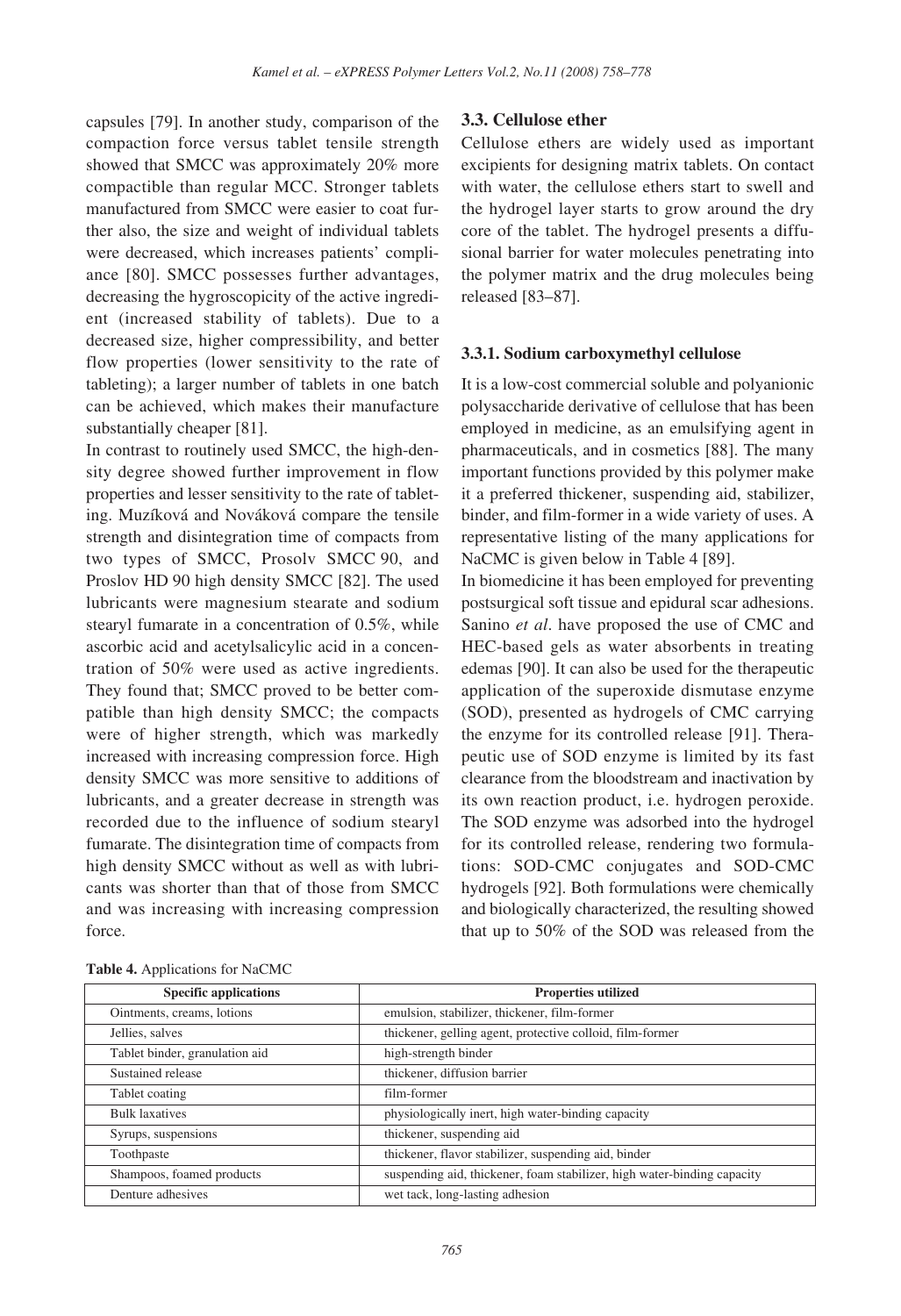SOD-CMC hydrogel after 72 h, indicating a controlled release kinetic [93].

In a double-blind trial in patients suffering from Sjogren's syndrome, a CMC-containing substitute and a glycerine mouthwash used as a control were tested. Nocturnal oral discomfort was the only symptom which was relieved more by the CMCcontaining substitute [94]. And in comparing the lubricating properties of two saliva substitutes, one containing mucin and the other CMC both showed almost the same objective effects, with changed friction values of about 15 min which was more than twice as long as for water. Both water and the two saliva substitutes relieved the symptoms of dry mouth to some extent but they did not have a sufficiently long lasting effect [95].

Also, NaCMC can be used in preparation of semiinterpenetrating polymer network microspheres by using glutaraldehyde as a crosslinker. Ketorolac tromethamine, an anti-inflammatory and analgesic agent, was successfully encapsulated into these microspheres and drug encapsulation of up to 67% was achieved. The diffusion coefficients decreased with increasing crosslinking as well as increasing content of NaCMC in the matrix and in vitro release studies indicated a dependence of release rate on both the extent of crosslinking and the amount of NaCMC used to produce microspheres [96]. Another nonsteroidal anti-inflammatory agent indomethacin, has a short biological half-life of 2.6–11.2 h [97], the usual oral dosage for adults is 25 or 50 mg, 2 to 3 times a day. Controlled release preparations of this drug are to increase patient compliance and to reduce adverse effects, fluctuation in plasma concentration and dosing frequency. Waree and Garnpimol prepared a complex of chitosan and CMC and crosslinked by glutaraldehyde to control the release of indomethacin from microcapsule [98]. The membrane of microcapsules was formed by electrostatic interaction between positive charged amine on the chitosan chain and the negative charged hydroxyl group on the CMC chain, the concentration of CMC affect on the formability of chitosan-CMC microcapsules [99]. Glutaraldehyde reacted with hydroxyl group in CMC chain to form acetal and reacted with amino group in chitosan to form Schiff base. The crosslinking provided dense and rigid surface of microcapsule and reduced the degree of swelling and the rate of drug release microcapsule. In the drug release study, the mechanism of drug release was prominently diffusion controlled through wall membrane and pore. The release of drug from microcapsule could be governed by optimizing the pH of chitosan solution, the hardening time and the glutaraldehyde content [100–103].

Esterification of NaCMC with acryloyl chloride improves the swelling properties such as the degree of swelling of the esterified product changes as the pH is varied. At pH 9.4 the swelling  $\%$  is quite high compared to that at pH 1.4 and 5.4 so; it can be used as a pH responsive polymer for various biomedical applications. Since this polymer swells at high pH and collapses at low pH values so; this polymer can be used in oral delivery, in which the polymer will retard drug release at low pH values in the stomach while releasing the same at high pH values in the small intestine [104]. Hence this polymer can be used for pH-sensitive drug delivery system like asprin, indomethacin, diclofenac etc. in the intestine and as a wound dressing material [105].

## **3.3.2. Methylcellulose**

MC resembles cotton in appearance and is neutral, odorless, tasteless, and inert. It swells in water and reproduces a clear to opalescent, viscous, colloidal solution and it is insoluble in most of the common organic solvents. However, aqueous solutions of MC can be diluted with ethanol. MC solutions are stable over a wide range of pH (2 to 12) with no apparent change in viscosity. They can be used as bulk laxatives, so it can be used to treat constipation, and in nose drops, ophthalmic preparations, burn preparations ointments, and like preparations. Although MC when used as a bulk laxative takes up water quite uniformly, tablets of MC have caused fecal impaction and intestinal obstruction [72]. As we mention before; it dissolves in cold water but higher DS-values result in lower solubility, because the polar hydroxyl groups are masked so; the expected questions are, how drug works and how it is given? MC absorbs water, which expands in the intestines, when eaten MC is not absorbed by the intestines but passes through the digestive tract undisturbed. It attracts large amounts of water into the colon, producing a softer and bulkier stool so; it is used to treat constipation, diverticulosis, hemorrhoids and irritable bowel syndrome. It should be taken with sufficient amounts of fluid to prevent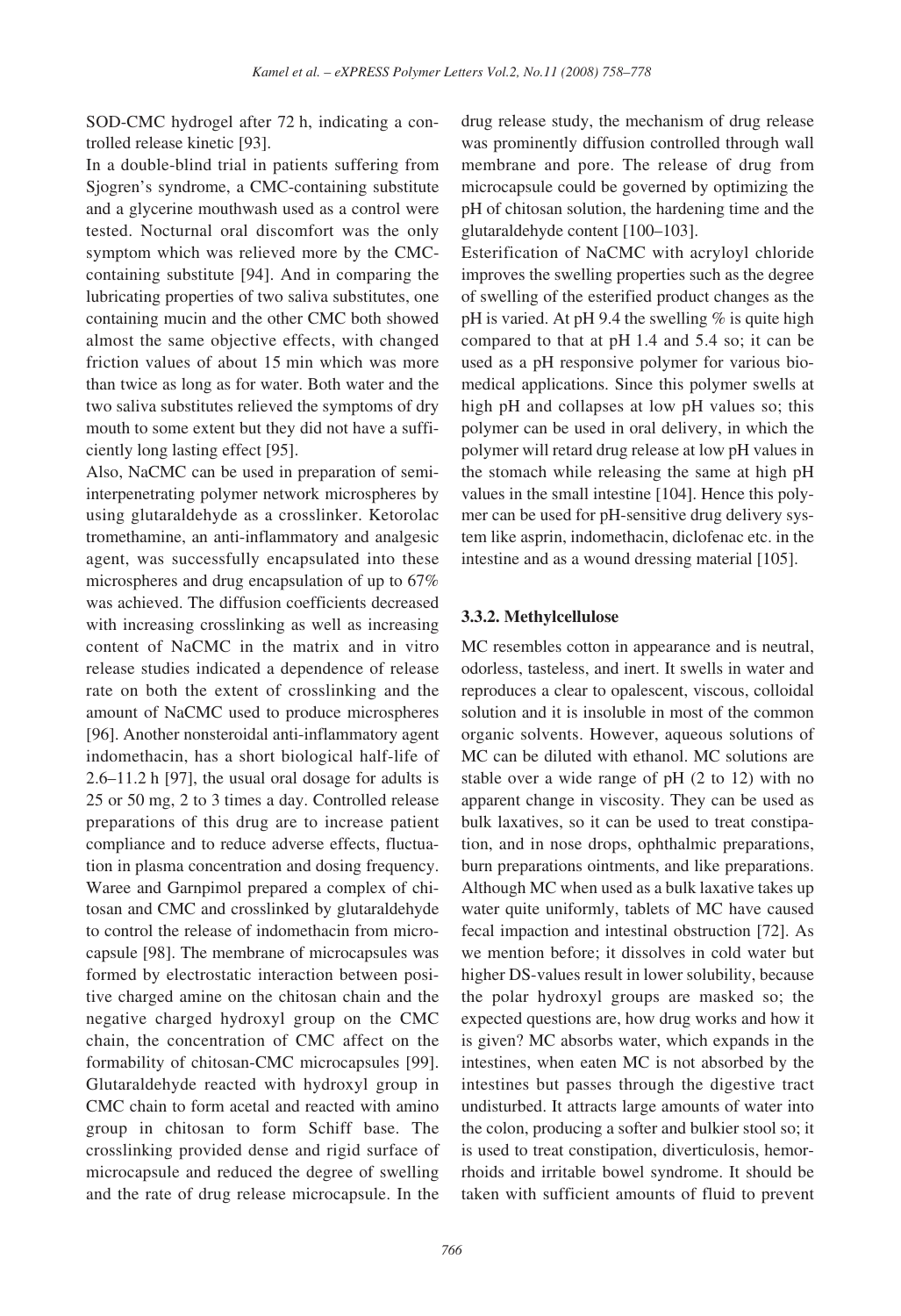dehydration. The commons side effect is nausea and the less common side effects are vomiting and cramp [106].

On the other hand, solid dispersion, in which compounds are dispersed into water-soluble carriers, has been generally used to improve the dissolution properties and the bioavailability of drugs that are poorly soluble in water [107–111]. MC has the hydroxyl group in a structure and is interactive with the carboxylic acid of carboxyvinyl polymer (CP), as well as poly(ethylene oxide) (PEO). Ozeki *et al*. examined the controlled release of antipyretic phenacetin (PHE) from solid dispersion by the formation of an interpolymer complex between MC and CP. They found that, the rate of PHE release from the solid dispersion granules was lower than from the PHE powder. The PHE release profiles from the solid dispersion granules varied depending on the MC/CP ratio, and the rate of release was the lowest at a MC/CP ratio of 50:50. Also the rate of PHE release decreased as the molecular weight of MC increased. By studying the effect of the molecular weight of MC on the time required to release half of PHE  $(T_{50})$ . The  $T_{50}$  of the MC-CP solid dispersion increased as the molecular weight of the MC increased, and it essentially leveled off when the molecular weight of MC was 180 000 (Figure 4). So, from this study it is feasible to control the release of PHE from MC-CP polymer solid dispersion granules by modulating complex formation between MC and CP, which can be accomplished by altering the MC/CP ratio and the molecular weight of MC [112].



**Figure 4.** T<sub>50</sub> for PHE release from MC-CP solid dispersion using various molecular weights of MC

#### **3.3.3. Ethylcellulose**

It is the non-ionic, pH insensitive cellulose ether and insoluble in water but soluble in many polar organic solvents. It is used as;

- A non-swellable, insoluble component in matrix or coating systems.
- When water-soluble binders cannot be used in dosage processing because of water sensitivity of the active ingredient, EC is often chosen.
- It can be used to coat one or more active ingredients of a tablet to prevent them from reacting with other materials or with one another.
- It can prevent discoloration of easily oxidizable substances such as ascorbic acid.
- Allowing granulations for easily compressed tablets and other dosage forms.
- It can also be used on its own or in combination with water-soluble polymers to prepare sustained release film coatings that are frequently used for the coating of micro-particles, pellets and tablets.

In addition to EC, HEC is also non-ionic water-soluble cellulose ether, easily dispersed in cold or hot water to give solutions of varying viscosities and desired properties, yet it is insoluble in organic solvents. It is used as a modified release tablet matrix, a film former and a thickener, stabilizer and suspending agent for oral and topical applications when a non-ionic material is desired. Many researchers like Mura *et al*. [113] Friedman and Golomb [114] Soskolne *et al*. [115] have demonstrated the ability of EC to sustain the release of drugs.

#### **3.3.4. Hydroxypropyl cellulose**

It is non-ionic water-soluble and pH insensitive cellulose ether. It can be used as thickening agent, tablet binding, modified release and film coating. By using solid dispersions containing a polymer blend, such as HPC and EC, it is possible to precisely control the rate of release of an extremely water soluble drug, such as oxprenolol hydrochloride [116–120] In this case, the water-soluble HPC swells in water and is trapped in the water-insoluble EC so that the release of the drug is slowed. These studies have shown that there is a linear relationship between the rate of release of the water insoluble drug and its interaction with the polymer [121–123]. On the other hand, Buccal delivery formulations containing HPC and polyacrylic acid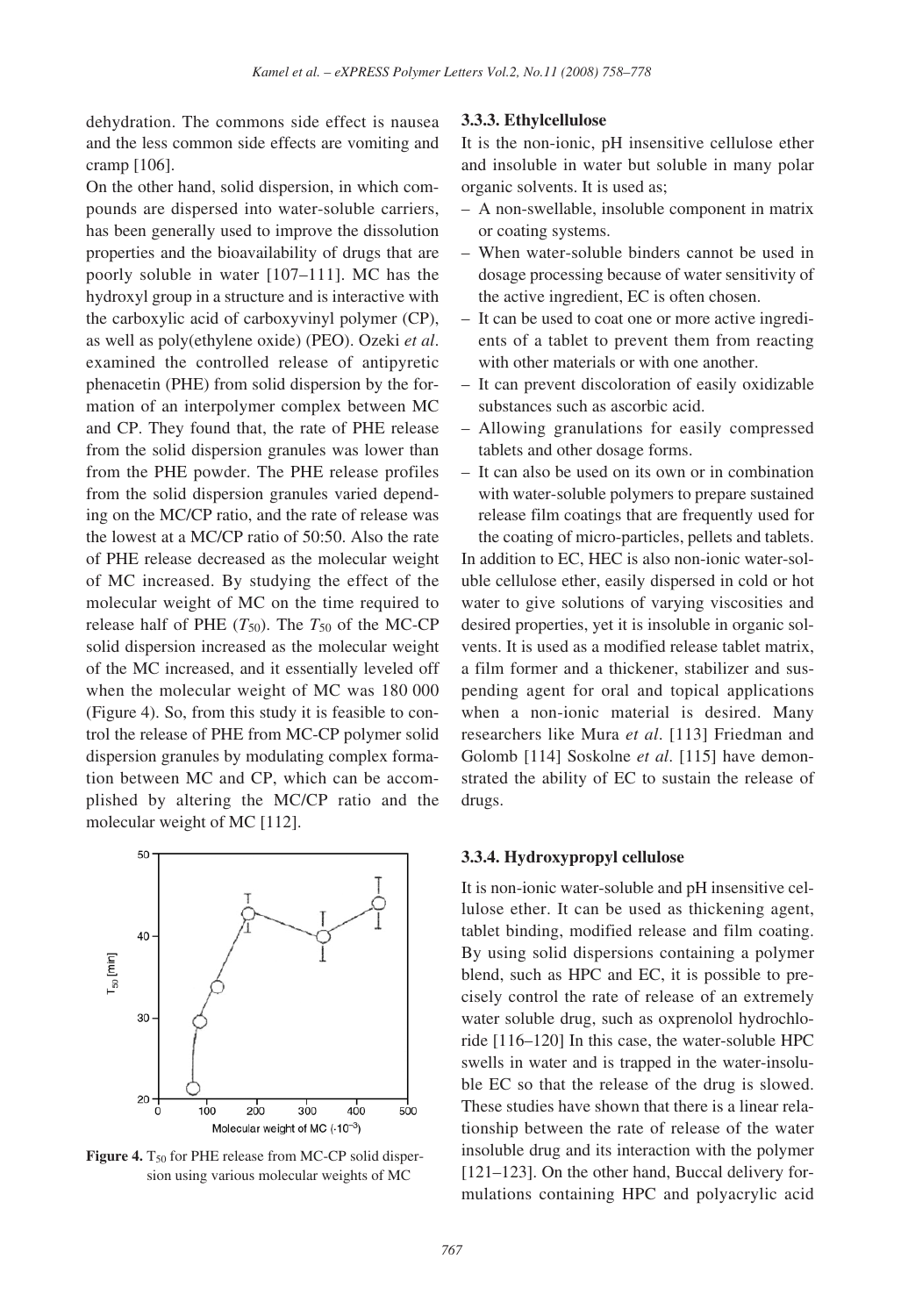

**Figure 5.** Treatment of a 12-year-old male patient with the bioadhesive tablet. (a) 7 mm diameter aphthous lesion on the mucosal membrane. (b) 15 minutes after placement of tablet onto the canker sore. (c) After 36 h.

have been in use for many years [124–128], with various ratios of the two polymers. Whereas mucoadhesive delivery systems have been reported for several different drugs [129–131], there have been only a few reports about their use in the treatment of oral mucosal disorders such as canker sores. Adhesive tablets were prepared by compression molding of mixed powders of crosslinked polyacrylic acid and HPC, absorbed with citrus oil and magnesium salt. Tablets adhere well to the mucosal tissue and gradually erode for 8 h releasing the citrus oil whereas the magnesium is released during a period of 2 h. Both experimental and plain tablets were effective in reducing pain and decreasing healing time without adverse side effects, and the tablets loaded with active agents were more effective [132]. Figure 5 shows a male who had recurrent aphthous stomatitis, with a 7 mm diameter canker sore in the left lip before, during, and after treatment with the mucoadhesive tablet.

To obtain a new biocompatible polymeric materials of high molecular weight with a range of hydrophilic and swelling properties, as well as chemical and mechanical ones [133] hydroxypropyl methacrylate was grafted onto hydroxypropyl starch and HPC by Ce(IV) redox initiation method and crosslinked by different amounts of ethyleneglycol dimethacrylate. The graft copolymers can be considered of great interest as direct compression excipients due to their different chemical structure and composition; they showed differences in viscoelastic properties that revealed an interesting range of possibilities for use in drug delivery formulations [134]. Although no crosslinked polymer was suitable as a direct compression excipient, rheological studies suggested that the use of this kind of graft copolymer in a formulation could improve the controlled release properties. Furthermore, noncrosslinked graft copolymers of hydroxypropyl methacrylate on both hydroxypropyl starch and HPC offer interesting characteristics as controlled release matrices. Gon *et al*. observed that when excipients were added, performance (compressional and tablet parameters and dissolution tests) of the tablets was negatively affected. Therefore, graft copolymers can stand alone as an effective matrix for tablets designed for drug delivery systems [135].

## **3.3.5. Hydroxypropyl methyl cellulose**

HPMC is water soluble cellulose ether and it can be used as hydrophilic polymer for the preparation of controlled release tablets. Water penetrates the matrix and hydrating the polymer chains which eventually disentangle from the matrix. Since it is generally recognized that drug release from HPMC matrices follows two mechanisms, drug diffusion through the swelling gel layer and release by matrix erosion of the swollen layer [136–139], therefore, quantifying the percent contribution of diffusion and erosion to the overall drug release is important. Several authors [140–142] have attempted to model the erosion mechanism of swellable polymeric matrices. Reynolds *et al*. found that; drug release resulting from polymer erosion was linear versus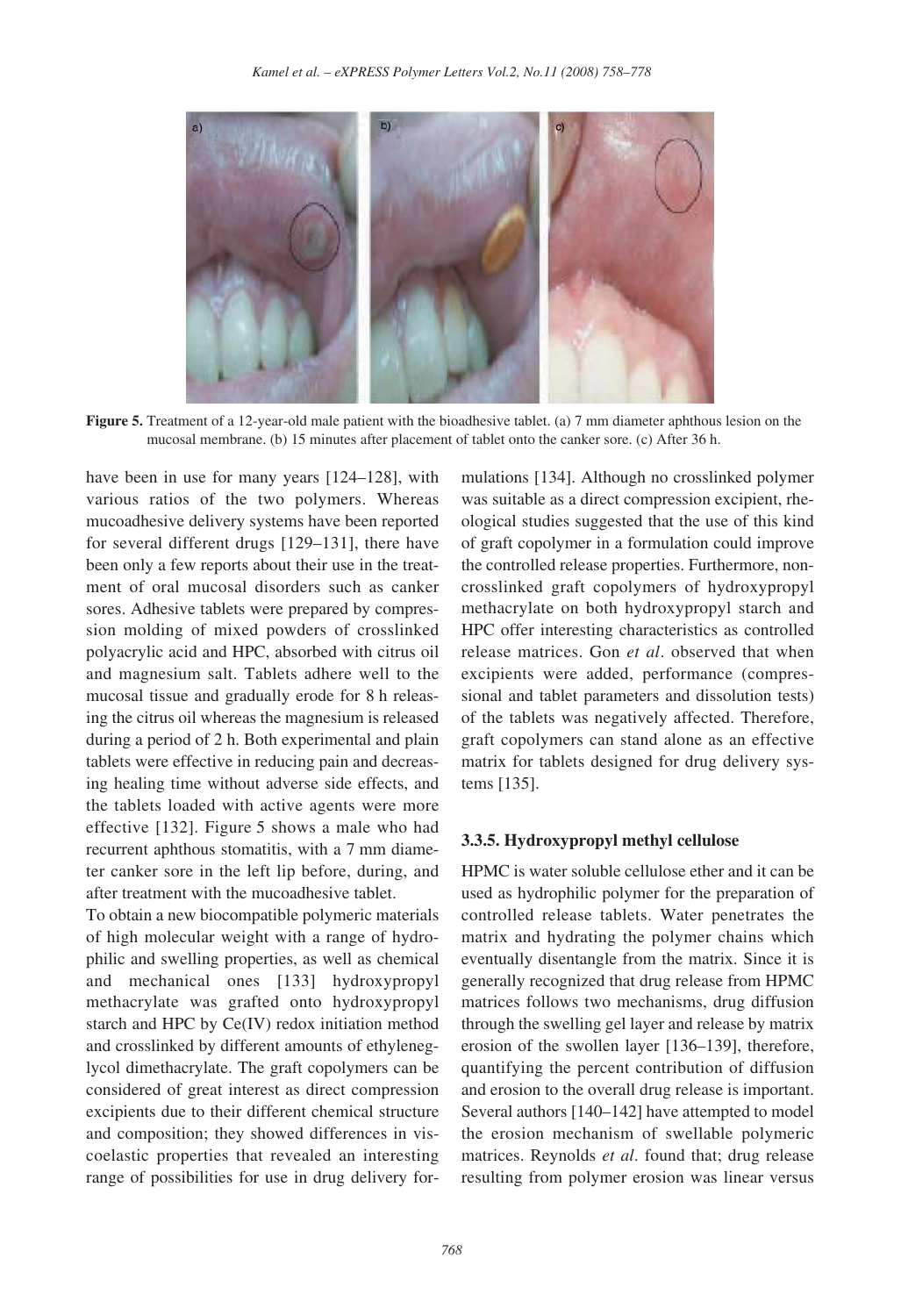time and was found to be a function of the number average molecular weight of the polymer (HPMC). In contrast, by comparing the diffusional release rates of HPMC of different molecular weight, they found that, they were independent of number average molecular weight of the polymers studied. The erosion study indicated that polymer diffusion of the HPMC polymer chains through the aqueous diffusion layer was the rate-limiting step for polymer erosion and in general polymer erosion was found to be inversely related to the polymer number average molecular weight [143]. In addition, surface area/volume is one of the key variables in controlling drug release from HPMC matrix tablets. It can be utilized to duplicate drug release profiles for tablets having different sizes, shapes, and dose levels. Tablets having the same surface area but different surface area/volume values did not result in similar drug release; tablets with larger surface area/volume values had faster release profiles [144].

Another variable in controlling drug release is the viscosity of HPMC. Ifat Katzhendler *et al*. studied the effect of molecular weight of HPMC on the mechanism of drug release of naproxen sodium (NS) and naproxen (N) [145]. The study showed that matrices composed of various viscosity grades of HPMC are characterized by similar microviscosity values in spite of the difference in their molecular weight. pH measurements revealed that incorporation of N to HPMC matrix led to lower internal pH value inside the hydrated tablet compared with NS. This behavior led to lower solubility of N which dictates its surface erosion mechanism, compared with NS matrix that was characterized by higher internal pH value and higher drug solubility. These properties of HPMC/NS increased chain hydration and stability, and led to drug release by the diffusion mechanism.

Also there have been many studies demonstrating that the drug release profile from a hydrophilic matrix tablet is influenced by the viscosity of the gel layer formed due to its polymer hydration [146, 147]. However, little work has been done to study the influence of lot-to-lot apparent viscosity difference on in vitro dissolution. Also, not much has been done to compare the effect of using a single grade of HPMC versus a mixture of two different grades of HPMC on drug release [148]. The current apparent viscosity range specification for HPMC given by the manufacturer is 11,250–21,000 cps [149] and two lots of this polymer may differ widely from each other in terms of apparent viscosity. Khanvilkar *et al*. studied the effects of a mixture of two different grades of HPMC and apparent viscosity on drug release profiles of extendedrelease matrix tablets. The study showed that lower and higher viscosity grades of HPMC can be mixed uniformly in definite proportions to get the desired apparent viscosity. Incorporating a low viscosity grade of HPMC in the formulation would lead to a significantly shorter *tlag* (*lag time, the time taken by the matrix tablet edges to get hydrated and achieve a state of quasi equilibrium before erosion and the advance of solvent front through the matrix occur*) however, it imposes minimal impact on the overall dissolution profile. Also the drug release from an HPMC matrix tablet prepared by dry blend and direct compression approach is independent of tablet hardness, is diffusion-controlled, and depends mostly on the viscosity of the gel layer formed [150]. Moreover by studying the distribution of HPMC within the tablet matrix Ye *et al*. found that manufacturing process has a significant impact in determining the dissolution characteristics of HPMC matrix tablets. When HPMC matrix tablets were prepared by wet-granulation approach, the tablet hardness, distribution of HPMC within the tablet (intergranular and intragranular), and the amount of water added in the wet granulation step all have a significant impact on dissolution. By incorporating partial amount of HPMC intergranularly in the dry-blend step, drug-release profiles could be made much less sensitive to the manufacturing process [151]. Liu *et al*. used alginate as the gelling agent in combination with HPMC which acted as a viscosity-enhancing agent in release of gatifloxacin. The rheological behaviors were not affected by the incorporation of gatifloxacin. Both in vitro release and in vivo pre-corneal retention studies indicated that the alginate/HPMC solution retained the drug better than the alginate or HPMC solutions alone. These results demonstrate that the alginate/HPMC mixture can be used as an in situ gelling vehicle to enhance ocular bioavailability and patient compliance [152].

Owing to the hydration and gel forming properties of HPMC, it can be used to prolong the release of active compound like yahom, yahom is a wellknown traditional remedy/medicine for treatment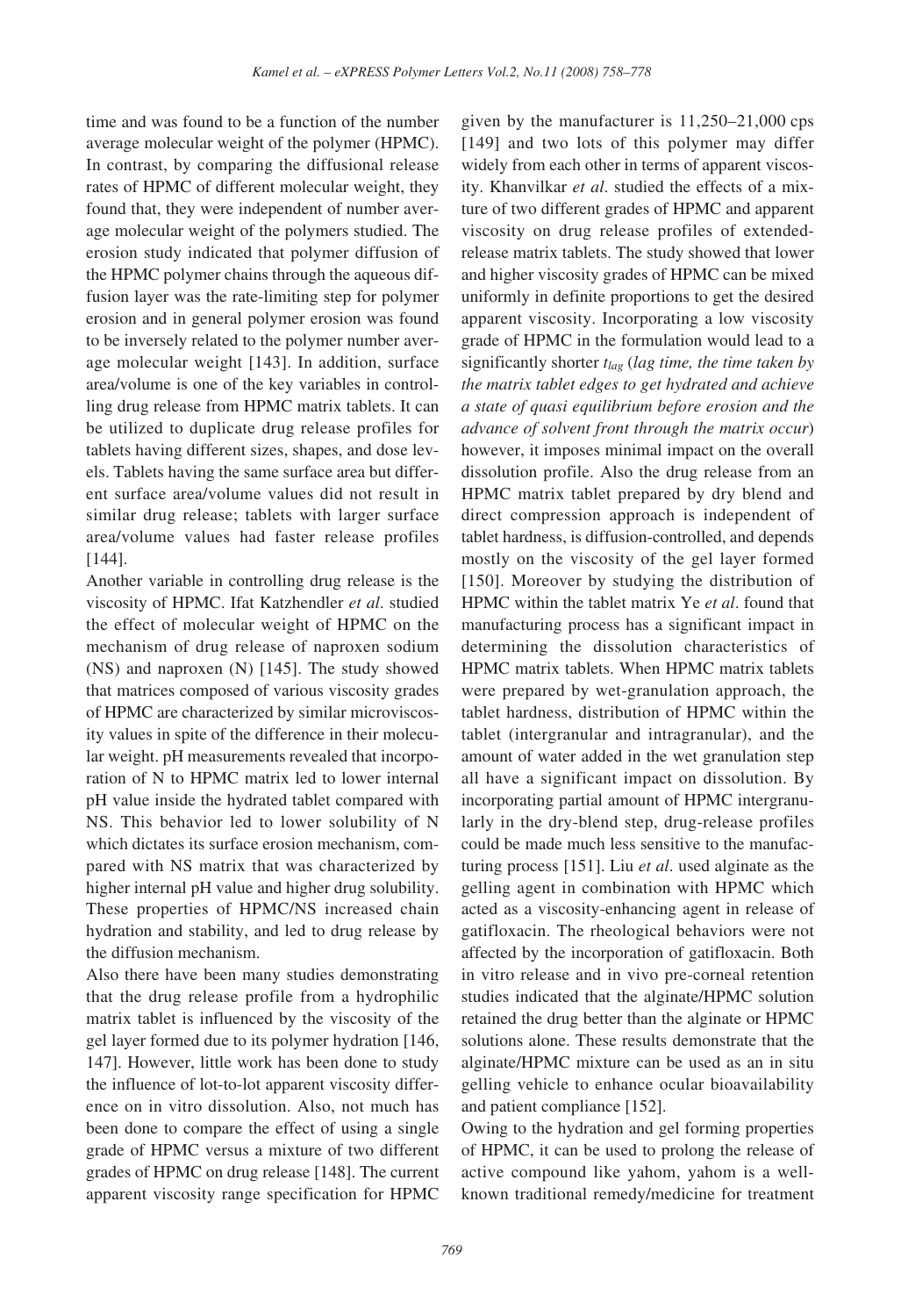of nausea, vomiting, flatulent and unconscious in Thailand [153]. The yahom buccal tablet had antimicrobial activities that could be able to cure the oral microbial infection and aid the wound healing but the addition of polyvinyl pyrrolidone (PVP) combined with HPMC could promote the bioadhesive of yahom tablet [154]. Chantana *et al*. found that, the disintegration time of tablet was longer as the amount of polymer was increased or the higher amount of HPMC was enhanced, while the water sorption and erosion of tablet containing yahom: polymer mixture 50:50, which the polymer mixture containing PVP: HPMC 1:2 was lower than that of tablet containing these polymers at ratio of 1:1 and 2:1 respectively. This indicated that PVP had the higher water sorption and erosion, whereas HPMC could prolong the erosion of tablet. So, the tablet containing yahom 50%, that had the polymer mixture of PVP: HPMC 1:2 was suitable to use as the buccal tablet since it had the low water sorption and erosion [155]. On the other hand, the combination of two or more excipients is frequently used in drug formulation to improve the tableting and release properties of the materials. In addition to the cellulose derivatives, crosslinked high amylose starch (CLA), has been successfully used as a controlled release excipient for the preparation of solid dosage forms [156]. Rahmouni *et al*. characterized the gel matrix properties of binary mixtures of CLA/ HPMC, and evaluated the effect of incorporated HPMC on the release kinetics of three model drugs of different solubilities such as pseudoephedrine sulfate (very soluble), sodium diclofenac (sparingly soluble), and prednisone (very slightly soluble) [157]. Swelling characteristics and erosion of granulated crosslinked high amylose starch (CLAgr)/ HPMC tablets were found to increase with HPMC concentration and incubation time. The equilibrium swelling and weight loss of CLAgr tablets were reached after 6 h, whereas HPMC tablets continued to swell and erode even after 24 h. HPMC is known to hydrate more rapidly than CLA, and forms a gel layer upon contact with aqueous medium. When the gel layer is sufficiently hydrated, the polymeric network begins to disintegrate and dissolve in the medium, resulting in matrix weight loss. Since CLA is a natural polysaccharide derivative, which does not much differ from HPMC, the same mechanism of hydration and erosion is expected for CLA matrices. However, in this case, extensive swelling is restrained by the physical crosslinks, which limit tablet expansion and disintegration, the limited erosion observed with CLA tablets is probably related to the release of non-crosslinked amylose chains. The drug release experiments revealed that, in the absence of  $\alpha$ -amylase, both pseudoephedrine and sodium diclofenac were released more rapidly from CLAgr, CLAgr/HPMC and granulated CLA/HPMC tablets than HPMC matrices. Release of pseudoephedrine and sodium diclofenac was completed in approximately 12 and 22 h, respectively, whereas only 30–35% prednisone was released after 24 h and all three drugs were probably released mainly by diffusion. The addition of  $\alpha$ -amylase to the dissolution medium increased substantially the release rate. It has been demonstrated that α-amylase degrades CLA tablets into water-soluble degradation products, resulting in surface tablet erosion which enhances the release kinetics of poorly water soluble drugs [158, 159]. Introducing HPMC into CLA tablets at a concentration of 10% may reduce the enzymatic hydrolysis by slowing down the diffusion of the enzyme in the substrate. However, this decrease in release rate was less significant for highly water soluble drugs, such as pseudoephedrine, which rapidly diffuses out of the matrix. So, swelling and erosion of the matrices increased with HPMC content and incubation time. In addition CLA formed stronger gels than HPMC or CLA/HPMC mixture and the presence of HPMC in CLA tablets at concentration 10% protected CLA against α-amylase hydrolysis and reduced the release rate of poorly and moderately water-soluble drugs. The release of the highly water soluble model drug was rapid both in the presence or absence of HPMC, and occurred mainly by diffusion.

In another study the effect of the concentration of HPMC on naproxen release rate was studied, the dissolution results showed that an increased amount of HPMC resulted in reduced drug release. The inclusion of buffers to increase the dissolution and to decrease the gastric irritation of weak acid drugs, such as naproxen in the HPMC matrix tablets enhanced naproxen release. Naproxen is a weak acid, so it is more soluble in alkaline media. The inclusion of sodium bicarbonate and calcium carbonate in the HPMC matrix improved the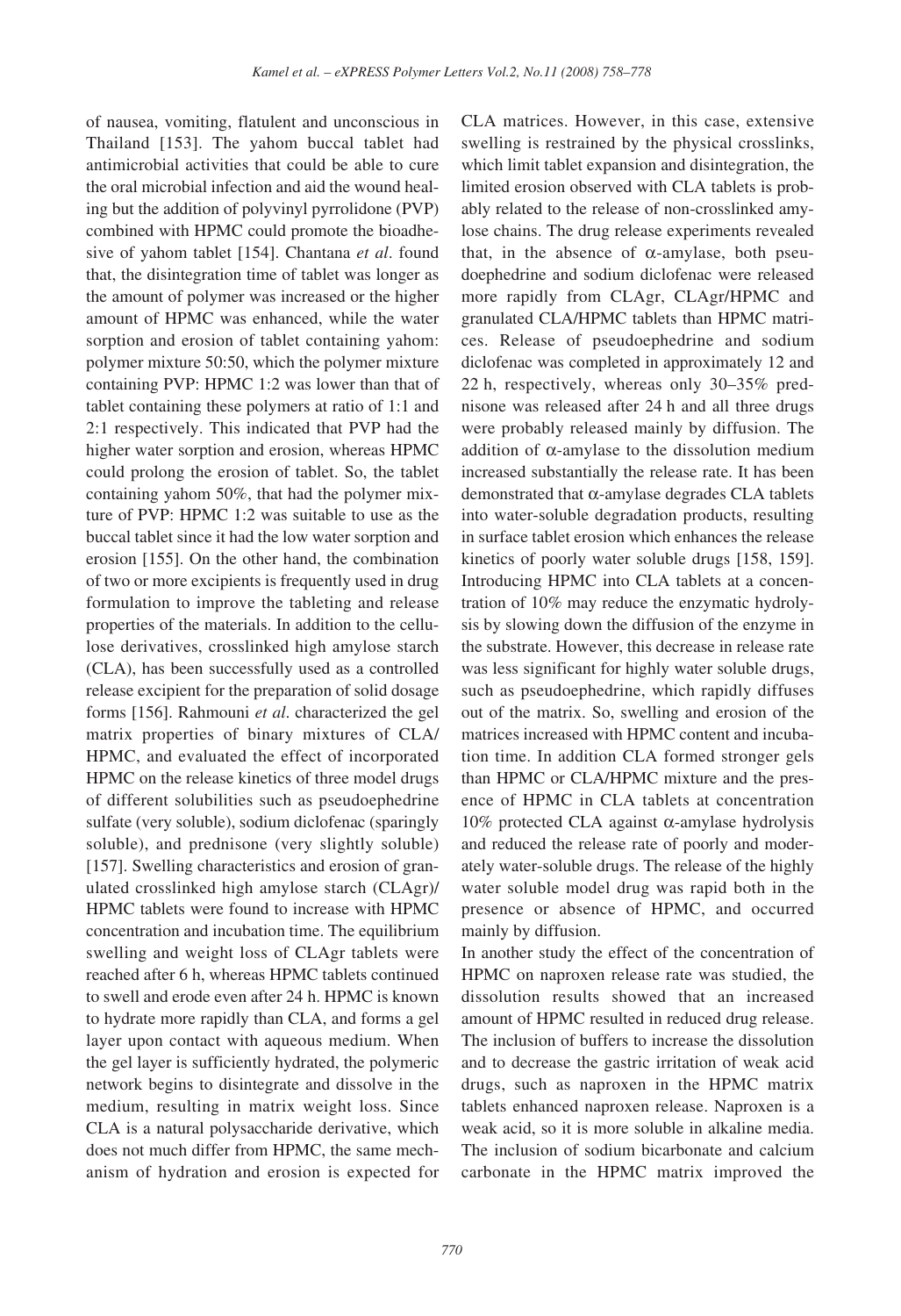naproxen dissolution; however, including sodium citrate did not produce any effect on naproxen dissolution [160].

The drug release for extended duration, particularly for highly water-soluble drugs, using a hydrophilic matrix system is restricted due to rapid diffusion of the dissolved drug through the hydrophilic gel network. For such drugs with high water solubility, hydrophobic polymers (waxes) are suitable as matrix forming agents for developing sustainedrelease dosage forms [161]. Hydrophobic polymers provide several advantages, ranging from good stability at varying pH values and moisture levels to well-established safe applications. Tramadol, which is a synthetic opioid of the aminocyclohexanol group, is freely soluble in water and hence judicious selection of release retarding excipients is necessary to achieve a constant *in vivo* input rate of the drug [162]. Sandip *et al*. studied the effect of concentration of hydrophilic (HPMC) and hydrophobic polymers (hydrogenated castor oil [HCO] and EC) on the release rate of tramadol [163]. The results showed that hydrophobic matrix tablets resulted in sustained in vitro drug release (>20 h) as compared with hydrophilic matrix tablets (<14 h). Figure 6 depicts the effect of HPMC on the tramadol release from hydrophilic matrices. Increasing the concentration of HPMC in the matrix did not alter the drug release profile significantly. Figure 7 shows the effect of EC on tramadol release



**Figure 6.** Effect of HPMC on tramadol release from hydrophilic matrix system prepared by wet granulation as per Table 5

120 100 Drug release [%] 80 60 40 П  $\overline{2}$ C - III  $\overline{N}$  $\dot{20}$  $\frac{1}{4}$  $\overline{8}$  $12$  $16$ Time [h]

**Figure 7.** Effect of EC on tramadol release from hydrophilic matrix system prepared by wet granulation as per Table 5

from hydrophilic matrix system. The tablets formulations as in Table 5.

In another study the release kinetic profiles of naproxen (NP) from microcapsule compressed as well as matrix tablets using a combination of water insoluble materials (like bees wax (BW), cetyl alcohol (CA) and stearic acid (SA)) with hydrophilic polymers was investigated. The EC/HPMC combinations, contributing an increase in hydrophilic part of blend system rationally increased the release rate, kinetic constant and diffusion co-efficient thereby whereas HPMC/BW, HPMC/CA and HPMC/SA combinations, contributing an increase in hydrophobic part of the blend system caused a substantial reduction of release [164].

Also, Vueba *et al*. studied the influence of cellulose ether derivatives on ibuprofen release from matrix tablets formulations containing mixtures of polymers with both low and high viscosity grades MC or HPC, and HPMC, respectively were prepared by a direct compression method using 20, 25, and 30% of either MC or HPC [165]. The results obtained in this study illustrated that both low and high viscosity grade cellulose ether polymers can be mixed uniformly, in different proportions, in order to produce matrices with modulated drug release properties. On the other hand, the swelling experiments showed that the water uptake increases until the

**Table 5.** Tramadol HCl 200 mg tablet formulations

| <b>Excipients</b>       | mg/Tablet |     |     |     |     |     |      |     |  |
|-------------------------|-----------|-----|-----|-----|-----|-----|------|-----|--|
|                         |           |     | Ш   | īV  |     | VII | VIII |     |  |
| Hydrogenated castor oil |           |     |     |     | 200 | 200 | 200  | 200 |  |
| Ethylcellulose          |           |     | 10  | 20  |     |     | 10   | 20  |  |
| HPMC K100               | 150       | 200 | 110 | 110 |     |     |      |     |  |
| PVP K 90                | 10        | 10  | 10  | 10  |     |     |      |     |  |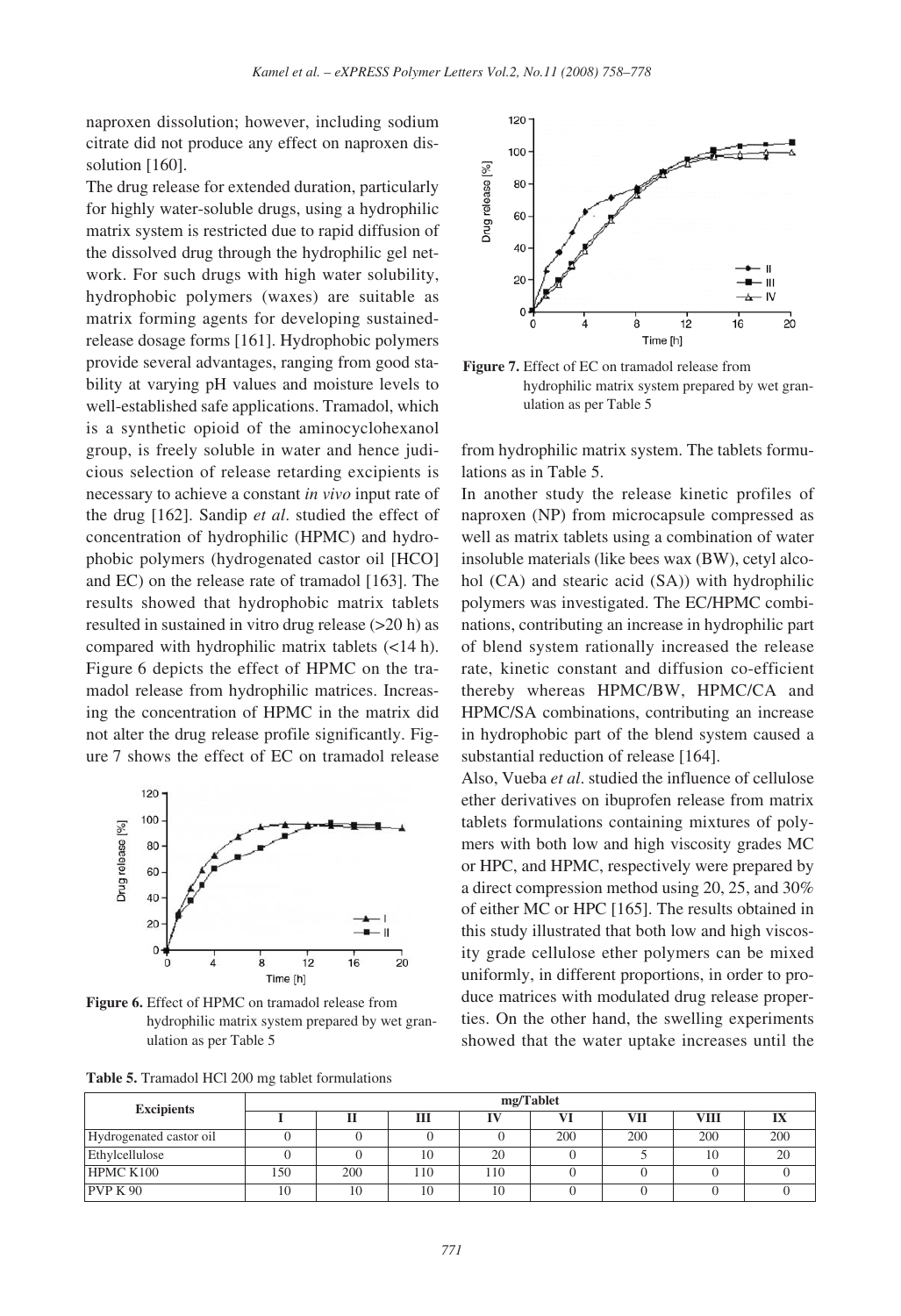low viscosity polymer content reaches 25%. At higher concentrations, the swelling behavior changes drastically, suggesting a gradual degradation of the matrices and the dissolution of ibuprofen from mixtures of MC/HPMC or HPC/HPMC matrices was found to be more effective when either the MC or HPC content was increased.

# **3.4. Cellulose esters**

Cellulose acetate phthalate is a partial acetate ester of cellulose that has been reacted with phthalic anhydride. One carboxyl of the phthalic acid is esterified with the cellulose acetate. The finished product contains about 20% acetyl groups and about 35% phthalyl groups. In the acid form, it is soluble in organic solvents and insoluble in water. The salt formed is readily soluble in water. This combination of properties makes it useful in enteric coating of tablets because it is resistant to the acid condition of the stomach but soluble in the more alkaline environment of the intestinal tract [72].

# **4. Conclusions**

Chemical modification of cellulose is performed to produce cellulose derivatives (cellulosics) which are in general strong, low cost, reproducible, recyclable and biocompatible, so they can be tailored for pharmaceutical applications.

Cellulose derivatives are often used to modify the release of drugs in tablet and capsule formulations and also as tablet binding, thickening and rheology control agents, for film formation, water retention, improving adhesive strength, for suspending and emulsifying.

MCC is used as diluent and disintegrating agent for release oral solid dosage. HEC and HPC are used in hydrophilic matrix systems, while EC can be used in hydrophobic matrix system. Also, liquid and semi-solid pharmaceutical dosage forms are important physicochemical systems for medical treatment which require rheological control and stabilizing excipients as essential additives, CMC can be used to adjust the viscosity of syrups.

## **References**

- [1] Alderman D. A. A.: Review of cellulose ethers in hydrophilic matrices for oral controlled-release dosage forms. International Journal of Pharmaceutical Technology and Product Manufacture, **5**, 1–9 (1984).
- [2] Heller J.: Use of polymers in controlled release of active agents. in 'Controlled Drug Delivery. Fundamentals and Applications' (eds.: Robinson J. R., Lee V. H. L.) Marcel Dekker, New York, 179–212 (1987).
- [3] Longer M. A., Robinson J. R.: Sustained-release drug delivery systems. in 'Remington's Pharmaceutical Sciences' (Ed.: Remington J. P.) Mack Publishing, Easton, 1676–1693 (1990).
- [4] Sandip B. T., Ali R.: Extended-release oral drug delivery technologies: monolithic matrix systems. Methods of Molecular Biology, **437**, 217–243 (2008).
- [5] Liu J., Lin S., Li L., Liu E.: Releases of theophylline from polymer blend hydrogels. International Journal of Pharmaceutics, **298**, 117–125 (2005).
- [6] Prokop A., Kozlov E., Carlesso G., Davidson J. M.: Hydrogel-based colloidal polymeric system for protein and drug delivery: physical and chemical characterization, permeability control and applications. Advances in Polymer Science, **160**, 119–173 (2002).
- [7] Zaikov G. E., Iordanskii A. P., Markin V. S.: Diffusion of electrolytes in polymers. VSP Science Press, Utrecht (1988).
- [8] George S. C., Thomas S.: Transport phenomena through polymeric system. Progress in Polymer Science, **26**, 985–1017 (2001).
- [9] Lindholm T., Juslin M.: Controlled release tablets 3: Ethylcellulose coats containing surfactant and powdered matter. Pharmaceutical Industry, **44**, 937–941 (1982).
- [10] Rodriguez C. F., Bruneau N., Barra J., Alfonso D., Doelker E.: Hydrophilic cellulose derivatives as drug delivery carriers: Influence of substitution type on the properties of compressed matrix tablets. in 'Handbook of Pharmaceutical Controlled Release Technology' (ed.: Wise D. L.) Marcel Dekker, New York, 1–30 (2000).
- [11] Lapidus H., Lord N. G.: Drug release from compressed hydrophilic matrices. Journal of Pharmaceutical Sciences, **57**, 1292–1301 (1968).
- [12] Bettini R., Colombo P., Massimo G., Catellani P. L., Vitali T.: Swelling and drug release in hydrogel matrices: Polymer viscosity and matrix porosity effects. The European Journal of Pharmaceutical Sciences, **2**, 213–219 (1994).
- [13] Campos-Aldrete M. E., Villafuerte-Robles L.: Influence of the viscosity grade and the particle size of HPMC on metronidazole release from matrix tablets. European Journal of Pharmaceutics and Biopharmaceutics, **43**, 173–178 (1997).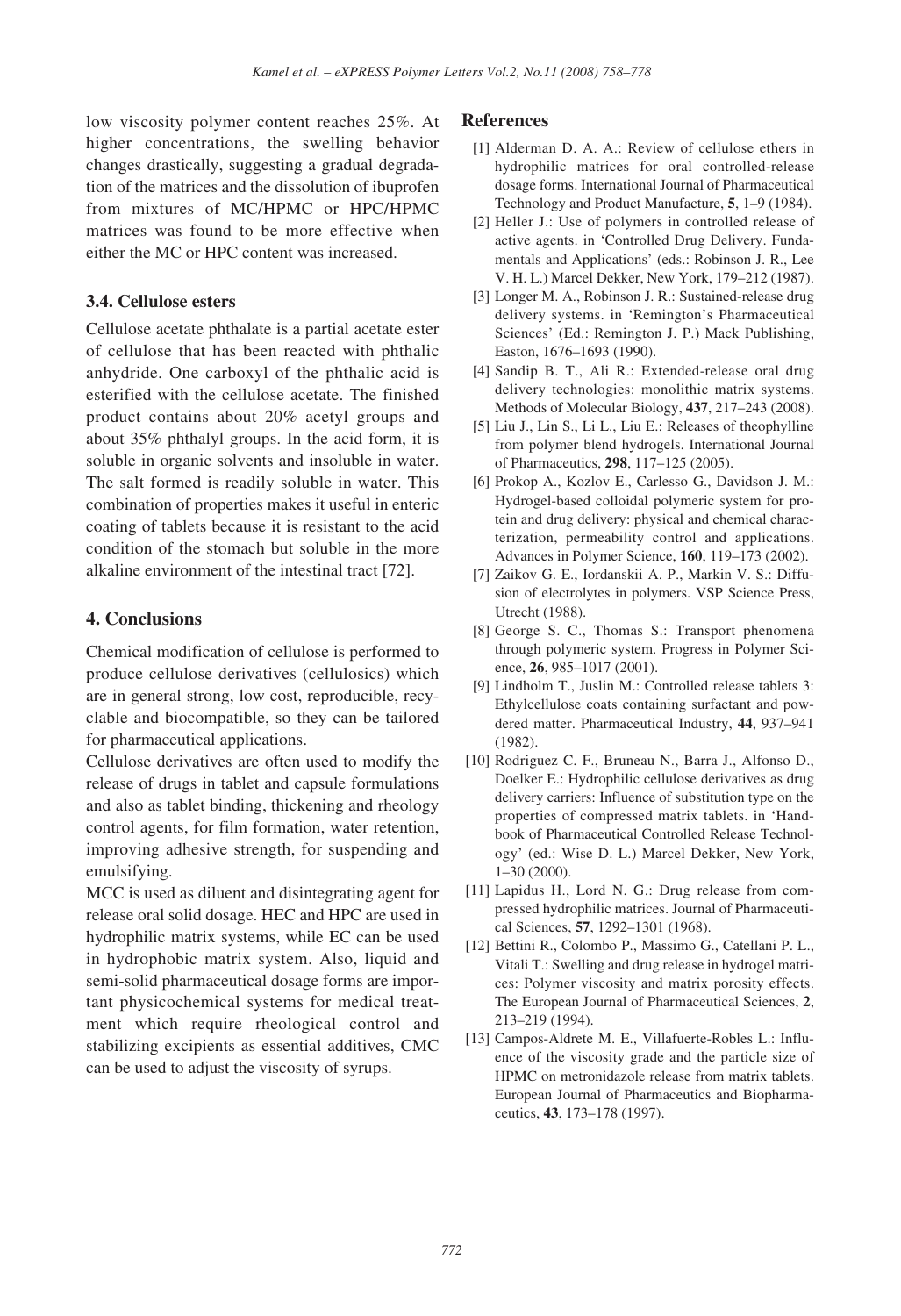- [14] Amaral H. M., Lobo S. J. M., Ferreira D. C.: Effect of hydroxypropyl methylcellulose and hydrogenated castor oil on naproxen release from sustained-release tablets. AAPS Pharmaceutical Science Technology, **2**, 14–21 (2001).
- [15] Ford J. L., Rubinstein M. H., Hogan J. E.: Formulation of sustained release promethazine hydrochloride tablets using hydroxypropyl methylcellulose matrices. International Journal of Pharmaceutics, **24**, 327–338 (1985).
- [16] Cheong L. W. S., Heng P. W. S., Wong L. F.: Relationship between polymer viscosity and drug release from a matrix system. Pharmaceutical Research, **9**, 1510–1514 (1992).
- [17] Tahara K., Yamamoto K., Nishihata T.: Overall mechanism behind matrix sustained release (SR) tablets prepared with hydroxypropyl methylcellulose. Journal of Controlled Release, **35**, 59–66 (1995).
- [18] Krögel I., Bodmeier R.: Development of a multifunctional matrix drug delivery system surrounded by an impermeable cylinder. Journal of Controlled Release, **61**, 43–50 (1999).
- [19] Shah N., Zhang G., Apelian V., Zeng F., Infield M. H., Malick A. W.: Prediction of drug release from hydroxypropyl methylcellulose (HPMC) matrices: Effect of polymer concentration. Pharmaceutical Research, **10**, 1693–1695 (1993).
- [20] Xu G., Sunada H.: Influence of formulation change on drug release kinetics from hydroxypropyl methylcellulose matrix tablets. Chemical and Pharmaceutical Bulletin, **43**, 483–487 (1995).
- [21] Velasco M. V., Ford J. L., Rowe P., Rajabi-Siahboomi A. R.: Influence of drug: Hydroxypropyl methylcellulose ratio, drug and polymer particle size and compression force on the release of diclofenac sodium from HPMC tablets. Journal of Controlled Release, **57**, 75–85 (1999).
- [22] Mitchell K., Ford J. L., Armstrong D. J., Elliot P. N. C., Hogan J. E., Rostron C.: The influence of substitution type on the performance of methyl cellulose and hydroxypropyl methylcellulose in gels and matrices. European Journal of Pharmaceutics and Biopharmaceutics, **100**, 143–154 (1993).
- [23] Sheskey P. J., Williams D. M.: Comparison of lowshear and high-shear wet granulation techniques and the influence of percent water addition in the preparation of a controlled-release matrix tablet containing HPMC and a highdose, highly water-soluble drug. Pharmaceutical Technology, **20**, 81–92 (1996).
- [24] Bettini R., Colombo P., Massimo G., Catellani P. L., Vitali T.: Swelling and drug release in hydrogel matrices: Polymer viscosity and matrix porosity effects. The European Journal of Pharmaceutical Sciences, **2**, 213–219 (1994).
- [25] Ford J. L., Rubinstein M. H., Hogan J. E.: Formulation of sustained release promethazine hydrochloride tablets using hydroxypropyl methylcellulose matrices. International Journal of Pharmaceutics, **24**, 327–338 (1985).
- [26] Selkirk A. B., Ganderton D.: The influence of wet and dry granulation methods on the pore structure of lactose tablets. Journal of Pharmaceutical and Pharmacology, **22**, 86S–94S (1970).
- [27] Huber H. E., Christenson G. L.: Utilisation of hydrophilic gums for the control of drug substance release from tablet formulations II. Influence of tablet hardness and density on dissolution behavior. Journal of Pharmaceutical Sciences, **57**, 164–166 (1968).
- [28] Genc L., Bilac H., Güler E.: Studies on controlled release dimenhydrinate from matrix tablet formulations. Pharmaceutical Acta Helvetiae, **74**, 43–49 (1999).
- [29] Chalmers A. A., Elworthy P. H.: Oxytetracycline tablet formulations: The influence of excipients and the method of granulation. Journal of Pharmaceutical and Pharmacology, **28**, 234–238 (1976).
- [30] Chowhan Z. T., Yang I-C.: Effect of intergranular versus intragranular corn starch on tablet friability and in vitro dissolution. Journal of Pharmaceutical Sciences, **72**, 983–988 (1983).
- [31] Khattab I., Menon A., Sakr A.: Effect of mode of incorporation of disintegrants on the characteristics of fluid-bed wet-granulated tablets. Journal of Pharmaceutical and Pharmacology, **45**, 687–691 (1993).
- [32] Li J. Z., Rekhi G. S., Augsburger L. L., Shangraw R. F.: The role of intra- and extragranular microcrystalline cellulose in tablet dissolution. Pharmaceutical Development and Technology, **1**, 343–355 (1996).
- [33] Zhang Y. E., Tchao R., Schwartz J. B.: Effect of processing methods and heat treatment on the formation of wax matrix tablets for sustained drug release. Pharmaceutical Development and Technology, **6**, 131– 144 (2001).
- [34] Hinterstoisser B., Salmen L.: Application of dynamic 2D FTIR to cellulose. Vibrational Spectroscopy, **22**, 111–118 (2000).
- [35] Bochek A. M.: Effect of hydrogen bonding on cellulose solubility in aqueous and nonaqueous solvents. Russian Journal of Applied Chemistry, **76**, 1711– 1719 (2003).
- [36] Myasoedova V. V.: Physical chemistry of non-aqueous solutions of cellulose and its derivatives. John Wiley and Sons, Chirchester (2000).
- [37] Gross R. A., Scholz C.: Biopolymers from polysaccharides and agroproteins. American Chemical Society, Washington (2000).
- [38] Akira I.: Chemical modification of cellulose. in 'Wood and Cellulosic Chemistry' (eds.: Hon D. N-S., Shiraishi N.) Marcel Dekker, New York, 599–626 (2001).
- [39] Conner A. H.: Size exclusion chromatography of cellulose and cellulose derivatives. in 'Handbook of Size Exclusion Chromatography' (ed.: Wu C-S.) Marcel Dekker, New York, 331–352 (1995).
- [40] Sjostrom E.: Wood chemistry, fundamentals and applications. Academic Press, New York (1993).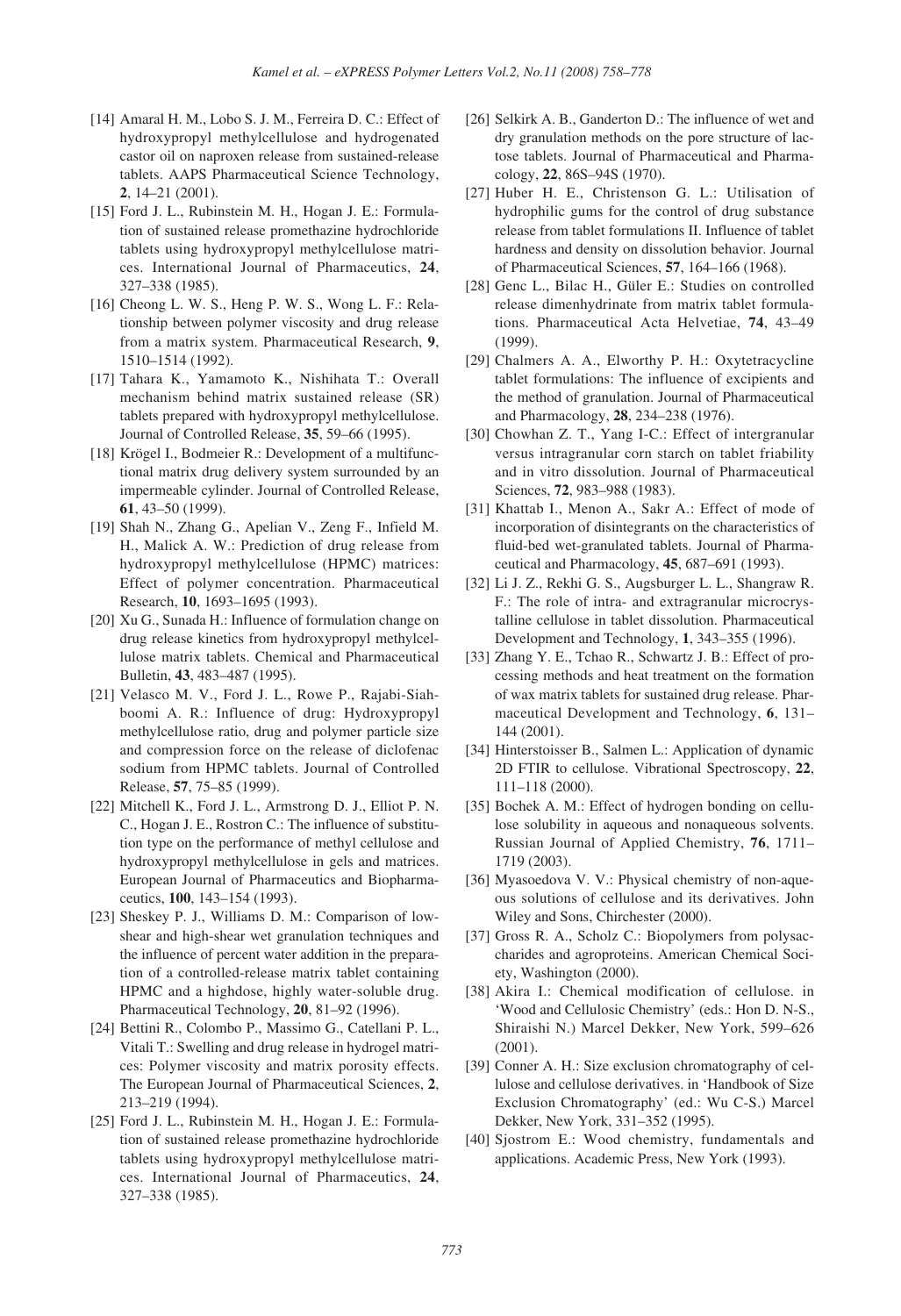- [41] Kuga S., Brown R. M. Jr.: Silver labeling of the reducing ends of bacterial cellulose. Carbohydrate Research, **180**, 345–350 (1988).
- [42] Saxena I. M., Bown R. M.: Cellulose biosynthesis: Current views and evolving concepts. Annals of Botany, **96**, 9–21 (2005).
- [43] Kolpak F. J., Blackwell J.: Determination of the structure of cellulose II. Macromolecules, **9**, 273–278 (1976).
- [44] Langan P., Nishiyama Y., Chanzy H.: A revised structure and hydrogen-bonding system in cellulose II. From a neutron fiber diffraction analysis. Journal of American Chemical Society, **121**, 9940–9946 (1999).
- [45] Wada M., Heux L., Isogai A., Nishiyama Y., Chanzy H., Sugiyama J.: Improved structural data of cellulose IIII prepared in supercritical ammonia. Macromolecules, **34**, 1237–1243 (2001).
- [46] Sarko A., Southwick J., Hayashi J.: Packing analysis of carbohydrates and polysaccharides. 7. crystal structure of cellulose III<sub>I</sub> and its relationship to other cellulose polymorphs. Macromolecules, **9**, 857–863 (1976).
- [47] Chanzy H., Vincendon M., Henrissat B., Tanner S. F., Belton P. S.: Solid state 13C-NMR and electron microscopy study on the reversible transformation cellulose I-cellulose III<sub>I</sub> in Valonia. Carbohydrate Research, **160**, 1–11 (1987).
- [48] Buleon A., Chanzy H.: Single crystals of cellulose IVII. Preparation and properties. Journal of Polymer Science: Polymer Physics Edition, **18**, 1209–1217 (1980).
- [49] Klemm D., Heublein B., Fink H-P. Bonn A.: Cellulose: Fascinating biopolymer and sustainable raw material. Angewandte Chemie, International Edition, **44**, 3358–3393 (2005).
- [50] Nabar G. M., Padmanabhan C. V.: Studies in oxycellulose. Proceedings of the Indian Academy of Sciences: A, **31**, 371–80 (1950).
- [51] Da Silva Perez D., Montanari S., Vignon M. R.: TEMPO-mediated oxidation of cellulose III. Biomacromolecules, **4**, 1525–1425 (2003).
- [52] Chang P. S., Robyt J. F.: Oxidation of primary alcohol groups of naturally occurring polysaccharides with 2,2,6,6-tetramethyl-1-piperidine oxoammonium ion. Journal of Carbohydrate Chemistry, **15**, 819–830 (1996).
- [53] Manderson K., Pinart M., Tuohy K. M., Grace W. E., Hotchkiss A. T., Widmer W., Yadhav M. P., Gibson G. R., Rastall R. A.: In vitro determination of prebiotic properties of oligosaccharides derived from an orange juice manufacturing by-product stream. Applied and Environmental Microbiology, **71**, 8383– 8389 (2005).
- [54] Kim U-J., Kuga S., Wada M., Okano T., Kondo T.: Periodate oxidation of crystalline cellulose. Biomacromolecules, **1**, 488–492 (2000).
- [55] Bogaard J., Morris H. R., Whitmore P. M.: A method for the aqueous deacidification of oxidized paper. Journal of the American Institute for Conservation, **44**, 63–74 (2005).
- [56] Lichtenthale F. W.: Ullmann's encyclopedia of industrial chemistry. 6th edition: Carbohydrates. Wiley-VCH, Weinheim (2002).
- [57] Sun Y., Lin L., Deng H., Li J., He B., Sun R., Ouyang P.: Structural changes of bamboo cellulose in formic acid. Bioresources, **3**, 297–315 (2008).
- [58] Reier C. E., Shangraw R. F.: Microcrystalline cellulose in tableting. Journal of Pharmaceutical Sciences, **55**, 510–515 (1966).
- [59] Durand H. W., Fleck E. J., Raynor G. E.: Microcrystalline cellulose compositions Co-dried with hydrocelluloses. US patent 3 537 058, USA (1970).
- [60] Battista O. A., Smith P. A.: Microcrystalline cellulose. Industrial and Engineering Chemistry, **54**, 20–29 (1962).
- [61] Baruah P. P., Bhattacharya G. C., Chaliha B. P.: Microcrystalline cellulose from cotton. Indian Pulp and Paper, 971–976 (2000).
- [62] Bhimte N. A., Tayade P. T.: Evaluation of microcrystalline cellulose prepared from sisal fibers as a tablet excipient: A technical note. AAPS Pharmaceutical Science and Technology, **8**, 1–6 (2007).
- [63] Anand S. M., Chawla J. S.: Microcrystalline cellulose from hosiery waste. Research and Industry, **26**, 227– 235 (1981).
- [64] Nagavi B. G, Mithal B. M., Chawla J. S.: Microcrystalline cellulose from corncobs. Research Industry, **28**, 277–280 (1989).
- [65] Jain A. K., Dixit V. K., Varma K. C.: Preparation of microcrystalline cellulose from cereal straw and its evaluation as a tablet excipient. Industrial Journal of Pharmaceutical Science, **3**, 83–85 (1983).
- [66] El-Sakhawy M., Hassan M. L.: Physical and mechanical properties of microcrystalline cellulose prepared from agricultural residues. Carbohydrate Polymers, **67**, 1–10 (2007).
- [67] Hakansson H., Ahlgren P.: Acid hydrolysis of some industrial pulps: Effect of hydrolysis. Cellulose, **12**, 177–183 (2005).
- [68] Kaputskii F. N., Gert E. V., Torgashov V. I., Zubets O. V.: Hydrogels for medical applications fabricated by oxidative-hydrolytic modification of cellulose. Fiber Chemistry, **37**, 485–489 (2005).
- [69] Kirk R., Othmer D.: Encyclopedia of chemical technology. John Wiley, New York (1968).
- [70] Cohen S. G., Haas H. C., Farney L., Valle C. Jr.: Preparation and properties of some ether and ester derivatives of hydroxyethylcellulose. Industrial and Engineering Chemistry, **45**, 200–203 (1953).
- [71] Wadworth L. C., Daponte D.: Cellulose esters. in 'Cellulose Chemistry and its Applications' (eds.: Nevell T. P., Zeronian S. H.) Ellis Horwood, Chichester, 349–362 (1985).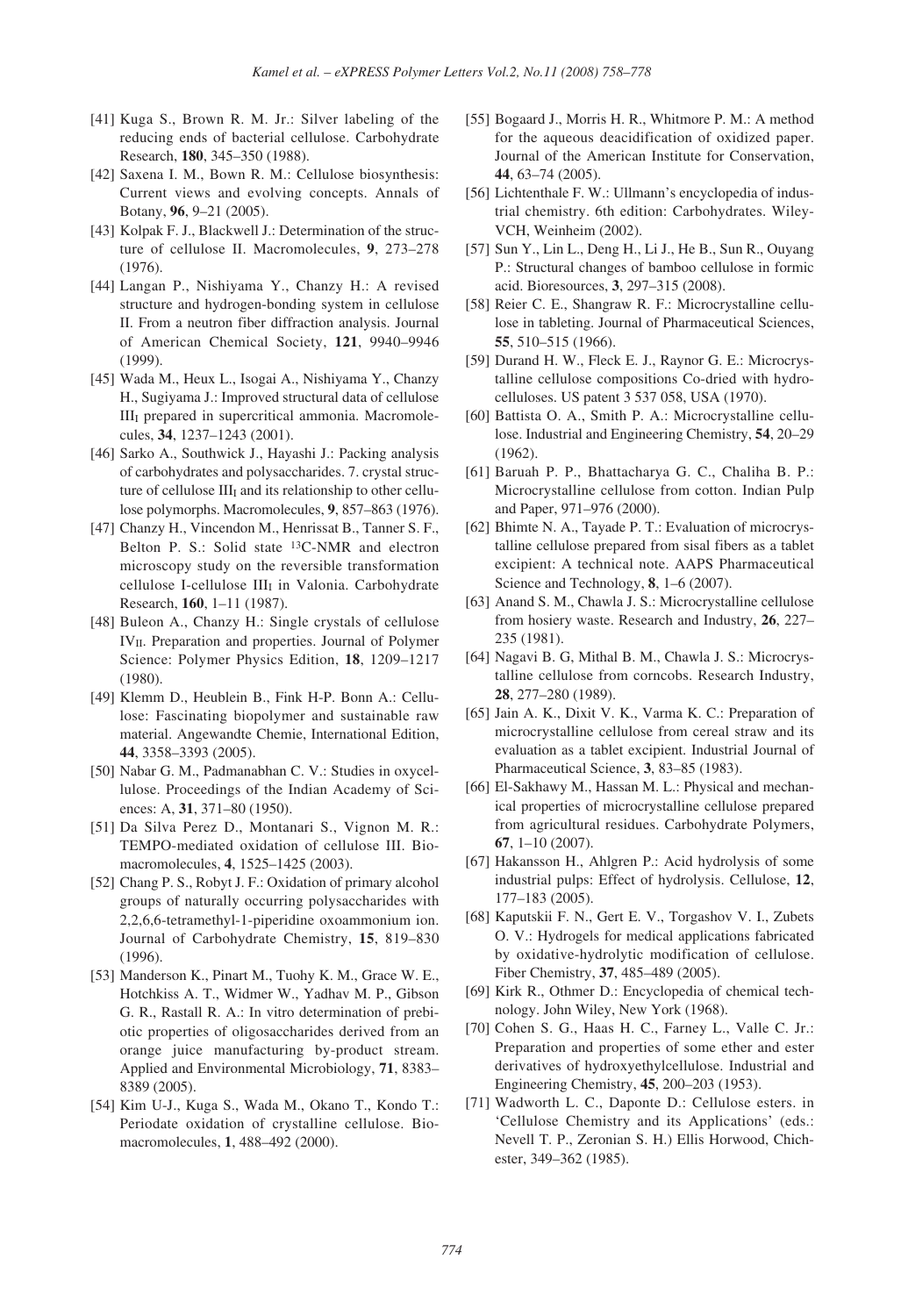- [72] Delgado J. N., William A.: Wilson and Gisvold's textbook of organic medicinal and pharmaceutical chemistry. Lippincott-Raven Publishers, Wickford (1998).
- [73] Banker G. S., Kumar V.: Microfibrillated oxycellulose. US patent 5405953, USA (1995).
- [74] Kibbe A. H.: Handbook of pharmaceutical excipients: Cellulose, silicified microcrystalline. American Public Health Association, Washington (2000).
- [75] Luukkonen P., Schaefer T., Hellen J., Juppo A. M., Yliruusi J.: Rheological characterization of microcrystalline cellulose and silicified microcrystalline cellulose wet masses using a mixer torque rheometer. International Journal of Pharmaceutics, **188**, 181–192 (1999).
- [76] Edge S., Steele F., Chen A., Tobyn M., Staniforth J. N.: The mechanical properties of compacts of microcrystalline cellulose and silicified microcrystalline cellulose. International Journal of Pharmaceutics, **200**, 67–72 (2000).
- [77] Van Veen B., Bolhuis G. K., Wu Y. S., Zuurman K., Frijlink H. W.: Compaction mechanism and tablet strength of unlubricated and lubricated (silicified) microcrystalline cellulose. European Journal of Pharmaceutics and Biopharmaceutics, **59**, 133–138 (2005).
- [78] Sherwood B. E., Becker J. W.: A new class of high functionality excipients: Silicified microcrystalline cellulose. Pharmaceutical Technology, **22**, 78–88 (1998).
- [79] Guo M., Augsburger L. L.: Potential application of silicified microcrystalline cellulose in direct-fill formulations for automatic capsule-filling machines. Pharmaceutical Development and Technology, **8**, 47– 59 (2003).
- [80] Zografi G., Kontny M. J., Yang A. Y. S., Brenner G. S.: Surface area and water vapor sorption of microcrystalline cellulose. International Journal of Pharmaceutics, **18**, 99–116 (1984).
- [81] Hwang R-C., Peck G. R.: A systematic evaluation of the compression and tablets characteristics of various types of microcrystalline cellulose. Pharmaceutical Technology, **24**, 112–132 (2001).
- [82] Muzíková J., Nováková P.: A study of the properties of compacts from silicified microcrystalline celluloses. Drug Development and Industrial Pharmacy, **33**, 775–781 (2007).
- [83] Siepmann J., Kranz H., Bodmeier R., Peppas N. A.: HPMC-matrices for controlled drug delivery: a new model combining diffusion, swelling, and dissolution mechanisms and predicting the release kinetics. Pharmaceutical Research, **16**, 1748–1756 (1999).
- [84] Colombo P., Bettini R., Peppas N. A.: Observation of swelling process and diffusion front position during swelling in hydroxypropylmethyl cellulose (HPMC) matrices containing a soluble drug. Journal of Controlled Release, **61**, 83–91 (1999).
- [85] Lowman A. M., Peppas N. A.: Hydrogels. in 'Encyclopedia of Controlled Drug Delivery' (ed.: Mathiowitz E.) Wiley, New York, 397–417 (2000).
- [86] Le Neel T., Morlet-Renaud C., Lipart C., Gouyette A., Truchaud A., Merle C.: Image analysis as a new technique for the study of water uptake in tablets. STP Pharma Sciences, **7**, 117–122 (1997).
- [87] Baumgartner S., Šmid-Korbar J., Vreèer F., Kristl J.: Physical and technological parameters influencing floating properties of matrix tablets based on cellulose ethers. STP Pharmaceutical Sciences, **8**, 182–187 (1998).
- [88] Arion H.: Carboxymethyl cellulose hydrogel-filled breast implants. Our experience in 15 years (in French). Annales de Chirurgie Plastique et Esthétique, **46**, 55–59 (2001).
- [89] Hercules Incorporated, Aqualon Division: http://www.aqualon.com (16.07.2008).
- [90] Sannino A., Madaghiele M., Conversano F., Mele G., Maffezzoli A., Netti P. A., Ambrosio L., Nicolais L.: Cellulose derivative-hyaluronic acid-based microporous hydrogels crosslinked through divinyl sulfone (DVS) to modulate equilibrium sorption capacity and network stability. Biomacromolecules, **5**, 92–673 (2004).
- [91] Valeriani M., Mezzana P., Madonna S., Terracina F.: Carboxy-methyl-cellulose hydrogel mammary implants: Our experience. Acta Chirurgiae Plasticae, **44**, 71–76 (2002).
- [92] Domínguez A., Valdivia A., Hernández J., Villalonga R.: Biocompatibilid in vitro de Superóxido dismutasa interactuando con polímero e hidrogeles de carboximetilcelulosa ensayado con fibroblastos humanos. Revista de Biotecnología Aplicada, **21**, 218–2381 (2004).
- [93] Domínguez A.: Modifying superoxide dismutase for improved biopharmaceutical properties. Biotecnología Aplicada, **23**, 17–21 (2006).
- [94] Klestov A. C., Webb J., Latt D., Schiller G., McNamara K., Young D. Y., Hobbes J., Fetherston J.: Treatment of xerostomia: A double-blind trial in 108 patients with Sjögren's syndrome. Oral Surgery Oral Medicine and Oral Pathology, **51**, 594–599 (1981).
- [95] Olsson H., Axell T.: Objective and subjective efficacy of saliva substitutes containing mucin and carboxymethyl cellulose. Scandinavian Journal of Dental Research, **99**, 316–319 (1991).
- [96] Rokhade A. P., Agnihotri S. A., Patil S. A., Mallikarjuna N. N., Kulkarni P. V., Aminabhavi T. M.: Semiinterpenetrating polymer network microspheres of gelatin and sodium carboxymethyl cellulose for controlled release of ketorolac tromethamine. Carbohydrate Polymers, **65**, 243–252 (2006).
- [97] Flower R. J., Moncada S., Vane J. R.: Indomethacin. in 'Goodman and Gilman's the Pharmacological Basis of Therapeutics' (eds.: Hardman J. G., Limbird L. E.) Macmillan Publishing, New York, 695–697 (1990).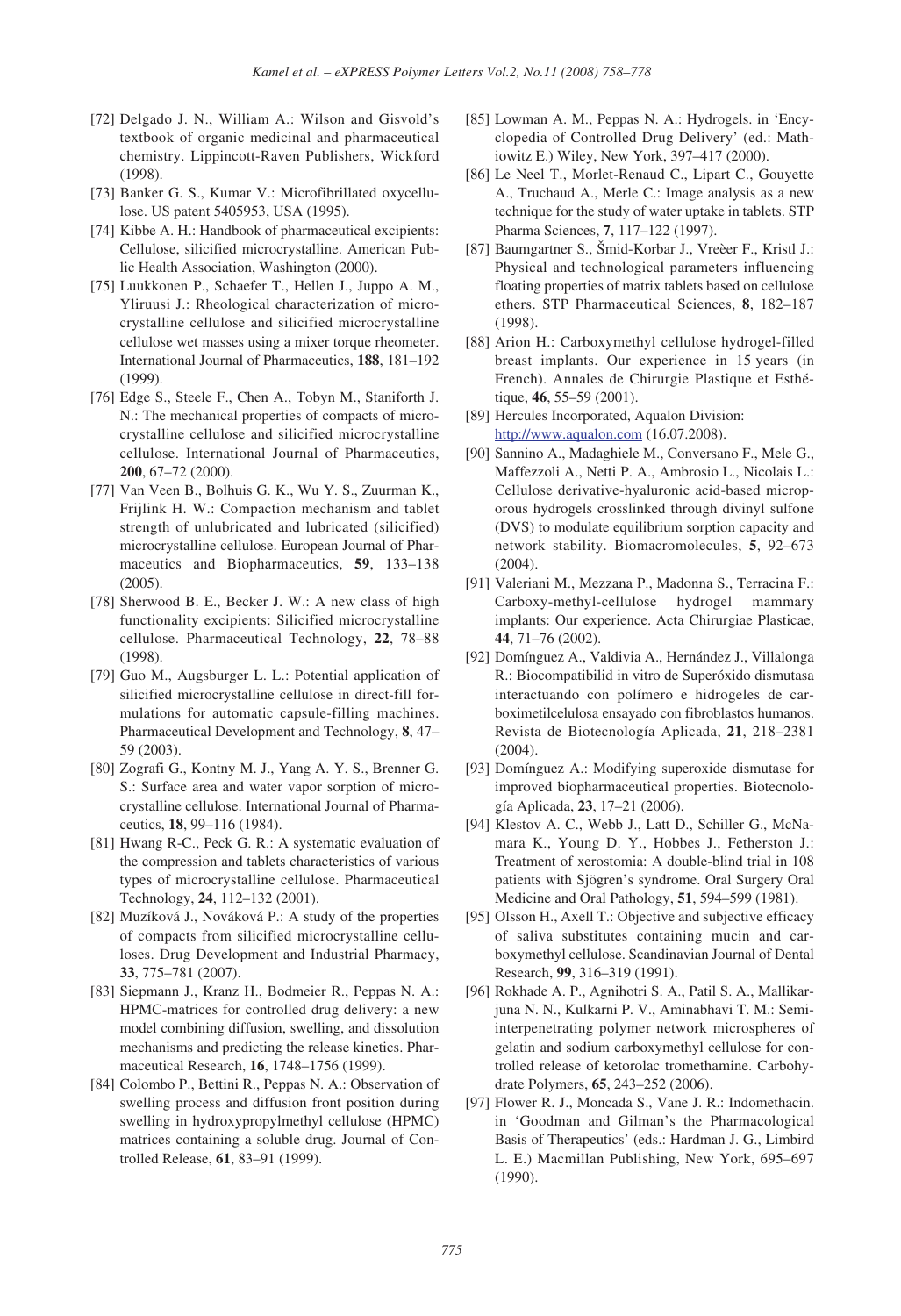- [98] Waree T., Garnpimol C. R.: Development of indomethacin sustained release microcapsules using chitosan-carboxymethyl cellulose complex coacervation. Songklanakarin Journal of Science Technology, **25**, 245–254 (2003).
- [99] Ritthidej G. C., Tiyaboonchai W.: Formulation and drug entrapment of microcapsules prepared from chitosan-carboxymethylcellulose complex coacervation. Thai Journal of Pharmaceutical Sciences, **21**, 137– 144 (1997).
- [100]Hou W. M., Miyasaki S., Takada M., Komai T.: Sustained release of indomethacin from chitosan granules. Chemical and Pharmaceutical Bulletin, **33**, 3986–3992 (1985).
- [101]Thanoo B. C., Sunny M. C., Jayakrishnan A.: Crosslinked chitosan microspheres: Preparation and evaluation as a matrix for the controlled release of pharmaceuticals. Journal of Pharmacy and Pharmacology, **44**, 283–286 (1992).
- [102]Polk A., Amsden B., De Yao K., Peng T., Goosen M. F.: Controlled release of albumin from chitosan-alginate microcapsules. Journal of Pharmaceutical Sciences, **83**, 178–195 (1994).
- [103]Remunan-Lopez C., Bodmeier R.: Effect of formulation and processing variables on the formation of chitosan-gelatin coacervates. International Journal of Pharmaceutics, **135**, 63–72 (1996).
- [104]Kunal P., Banthia A. K., Majumdar D. K.: Esterification of carboxymethyl cellulose with acrylic acid for targeted drug delivery system. Trends in Biomaterials and Artificial Organs, **19**, 12–14 (2005).
- [105]Kunal P., Banthia A. K., Majumdar D. K.: Development of carboxymethyl cellulose acrylate for various biomedical applications. Biomedical Materials, **1**, 85–91 (2006).
- [106] Wilkes G. M.: Consumers guide to cancer drugs (American Cancer Society). Jones and Bartlett Publishers, Sudbury (2004).
- [107]Keiji S., Noboru O.: Studies on absorption of eutectic mixture. I. A comparison of the behavior of eutectic mixture of sulfathiazole and that of ordinary sulfathiazole in man. Chemical and Pharmaceutical Bulletin, **9**, 866–872 (1961).
- [108]Chiou W. L., Riegelman S.: Oral absorption of griseofulvin in dogs. Increased absorption via solid dispersion in polyethylene glycol 6000. Journal of Pharmaceutical Sciences, **59**, 937–942 (1970).
- [109]Sugimoto I., Kuchiki A., Nakagawa H., Tohgo A., Kondo S., Iwane I., Takahashi K.: Dissolution and absorption of nifedipine from nifedipine-polyvinylpyrrolidone coprecipitate. Drug Development and Industrial Pharmacy, **6**, 137–160 (1980).
- [110]Takeuchi H., Handa T., Kawashima Y.: Spherical solid dispersion containing amorphous tolbutamide embedded in enteric coating polymers or colloidal silica prepared by spray-drying technique. Chemical and Pharmaceutical Bulletin, **35**, 3800–3806 (1987).
- [111]Suzuki H., Sunada H.: Influence of water-soluble polymers on the dissolution of nifedipine solid dispersions with combined carriers. Chemical and Pharmaceutical Bulletin, **46**, 482–487 (1998).
- [112]Ozeki T., Yuasa H., Okada H.: Controlled release of drug via methylcellulose-carboxyvinyl polymer interpolymer complex solid dispersion. AAPS Pharmaceutical Science and Technology, **6**, 231–236 (2005).
- [113]Mura P., Faucci M. T., Manderioli A., Bramanti G., Parrini P.: Thermal behavior and dissolution properties of naproxen from binary and ternary solid dispersion. Drug Development and Industrial Pharmacy, **25**, 257–264 (1999).
- [114]Friedman M., Golomb G.: New sustained release dosage form of chlorhexidine for dental use. Journal of Periodontal Research, **17**, 323–328 (1982).
- [115]Soskolne W. A., Golomb G., Friedman M., Sela M. N.: New sustained release dosage form of chlorhexidine for dental use. Journal of Periodontal Research, **18**, 330–336 (1983).
- [116]Yuasa H., Ozeki T., Kanaya Y., Oishi K., Oyake T.: Application of the solid dispersion method to the controlled release of medicine. I. Controlled release of water soluble medicine by using solid dispersion. Chemical and Pharmaceutical Bulletin, **39**, 465–467 (1991).
- [117]Yuasa H., Ozeki T., Kanaya Y., Oishi K.: Application of the solid dispersion method to the controlled release of medicine. II. Sustained release tablet using solid dispersion granule and the medicine release mechanism. Chemical and Pharmaceutical Bulletin, **40**, 1592–1596 (1992).
- [118]Ozeki T., Yuasa H., Kanaya Y., Oishi K.: Application of the solid dispersion method to the controlled release of medicine. V. Suppression mechanism of the medicine release rate in the three-component solid dispersion system. Chemical and Pharmaceutical Bulletin, **42**, 337–343 (1994).
- [119]Ozeki T., Yuasa H., Kanaya Y., Oishi K.: Application of the solid dispersion method to the controlled release of medicine. VII. Release mechanism of a highly water-soluble medicine from solid dispersion with different molecular weight of polymer. Chemical and Pharmaceutical Bulletin, **43**, 660–665 (1995).
- [120]Ozeki T., Yuasa H., Kanaya Y., Oishi K.: Application of the solid dispersion method to the controlled release of medicine. VIII. Medicine release and viscosity of the hydrogel of a water-soluble polymer in athree-component solid dispersion system. Chemical and Pharmaceutical Bulletin, **43**, 1574–1579 (1995).
- [121]Yuasa H., Takahashi H., Ozeki T., Kanaya Y., Ueno M.: Application of the solid dispersion method to the controlled release of medicine. III. Control of the release rate of slightly water soluble medicine from solid dispersion granules. Chemical and Pharmaceutical Bulletin, **41**, 397–399 (1993).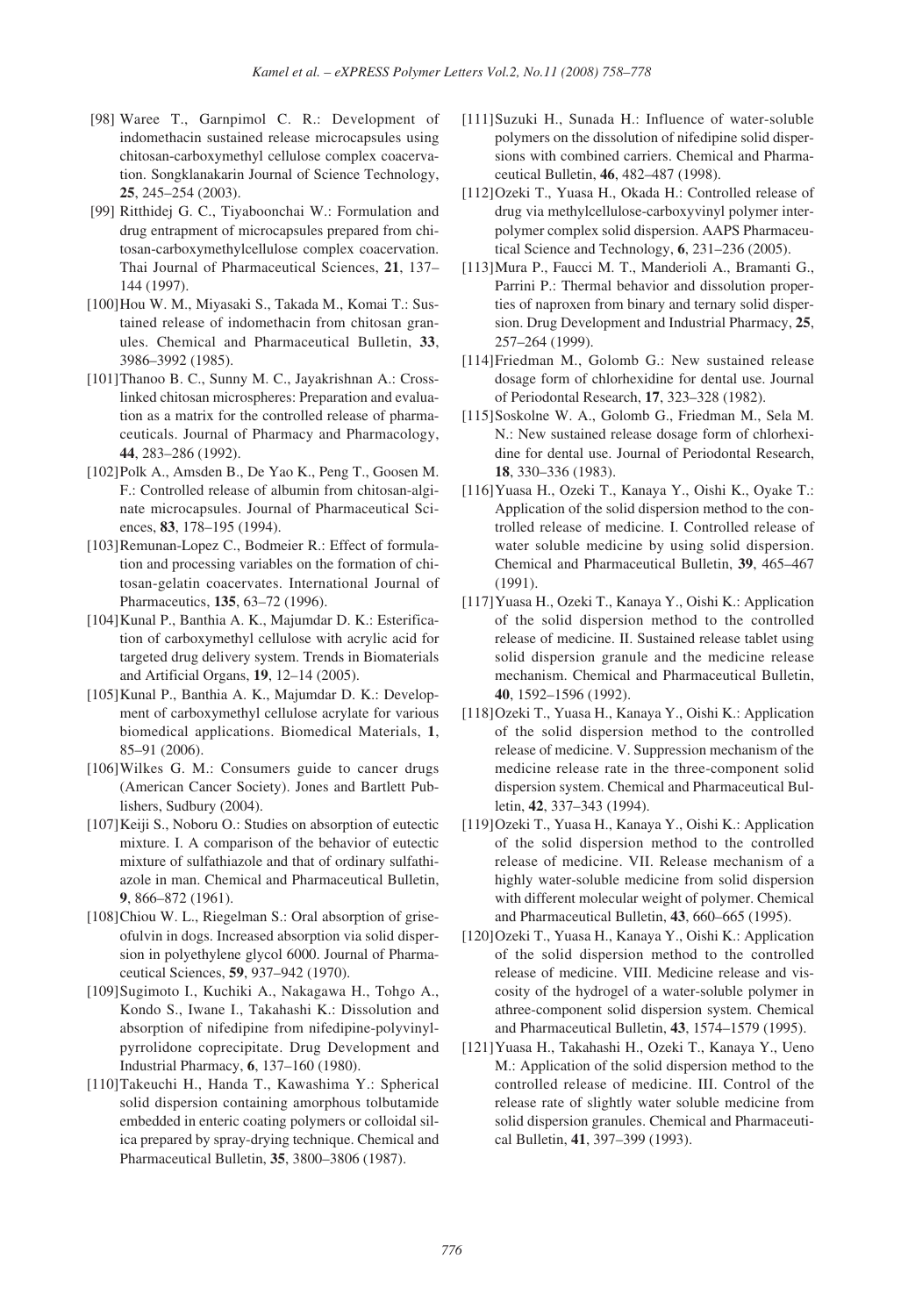- [122]Yuasa H., Ozeki T., Takahashi H., Kanaya Y., Ueno M.: Application of the solid dispersion method to the controlled release of medicine. VI. Release mechanism of slightly water soluble medicine and interaction between flurbiprofen and hydroxypropyl cellulose in solid dispersion. Chemical and Pharmaceutical Bulletin, **42**, 354–358 (1994).
- [123]Ozeki T., Yuasa H., Kanaya Y.: Application of the solid dispersion method to the controlled release of medicine. IX. Difference in the release of flurbiprofen from solid dispersions with poly(ethylene oxide) and hydroxypropylcellulose and interaction between medicine and polymers. International Journal of Pharmaceutics, **115**, 209–217 (1997).
- [124]Nagai T., Machida Y.: Advances in drug delivery: Mucosal adhesive dosage forms. Pharmaceutical International, **6**, 196–200 (1985).
- [125]Satoh K., Takayama K., Machida Y., Suzuki Y., Nakagaki M., Nagai T.: Factors affecting the bioadhesive property of tablets consisting of hydroxypropyl cellulose and carboxyvinyl polymer. Chemical and Pharmaceutical Bulletin, **37**, 1366–1368 (1989).
- [126]Han R-Y., Fang J-Y., Sung K. C., Hu O. Y. P.: Mucoadhesive buccal disks for novel nalbuphine prodrug controlled delivery: Effect of formulation variables on drug release and mucoadhesive performance. International Journal of Pharmaceutics, **177**, 201–209 (1999).
- [127]Chen W-G., Hwang G. C-C.: Adhesive and in vitro release characteristics of propranolol bioadhesive disc system. International Journal of Pharmaceutics, **82**, 61–66 (1992).
- [128]Park C. R., Munday D. L.: Development and evaluation of a biphasic buccal adhesive tablet for nicotine replacement therapy. International Journal of Pharmaceutics, **237**, 215–226 (2002).
- [129]Lo Muzio L., Della Valle A., Mignogna M. D., Pannone G., Bucci P., Bucci E., Sciubba J.: The treatment of oral aphthous ulceration or erosive lichen planus with topical clobetasol propionate in three preparations: A clinical and pilot study on 54 patients. Journal of Oral Pathology and Medicine, **30**, 611–617 (2001).
- [130] Senel S., Hincal A. A.: Drug permeation enhancement via buccal route: Possibilities and limitations. Journal of Controlled Release, **72**, 133–144 (2001).
- [131]Okamoto H., Nakamori T., Arakawa Y., Iida K., Danjo K.: Development of polymer film dosage forms of lidocaine for buccal administration. II. Comparison of preparation methods. Journal of Pharmaceutical Sciences, **91**, 2424–2432 (2002).
- [132]Mizrahi B., Golenser J., Wolnerman J. S., Domb A. J.: Adhesive tablet effective for treating canker sores in humans. Journal of Pharmaceutical Sciences, **93**, 2927–2935 (2004).
- [133]Gurruchaga M., Goñi I., Valero M., Guzmán G. M.: Graft polymerisation of acrylic monomers onto starch fractions. I. Effect of reaction time on grafting MMA onto amylopectin. Journal of Polymer Science, Part A: Polymer Chemistry, **21**, 2573–2580 (1983).
- [134]Gander B., Gurny R., Doelker E., Peppas N. A.: Crosslinked poly(alkylene oxides) for the preparation of controlled release micromatrices. Journal of Controlled Release, **5**, 271–283 (1988).
- [135]Gon M. C., Ferrero R. M., Jimenez C., Gurruchaga M.: Synthesis of hydroxypropyl methacrylate/ polysaccharide graft copolymers as matrices for controlled release tablets. Drug Development and Industrial Pharmacy, **28**, 1101–1115 (2002).
- [136]Tahara K., Yamamoto K., Nishihata T.: Overall mechanism behind matrix sustained release (SR) tablets prepared with hydroxypropylmethyl cellulose. Journal of Controlled Release, **35**, 59–66 (1995).
- [137]Skoug J. W., Mikelsons M. V., Vigneron C. N., Stemm N. L.: Qualitative evaluation of the mechanism of release of matrix sustained release dosage forms by measurement of polymer release. Journal of Controlled Release, **27**, 227–245 (1993).
- [138] Ford J. L., Rubinstein M. H., McCaul F., Hogan J. E., Edgar P. J.: Importance of drug type, tablet shape and added diluents on drug release kinetics from hydroxypropylmethyl cellulose matrix tablets. International Journal of Pharmaceutics, **40**, 223–234 (1987).
- [139]Ranga Rao K V., Padmalatha D., Buri P.: Influence of molecular size and water solubility of the solute on its release from swelling and erosion controlled polymeric matrices. Journal of Controlled Release, **12**, 133–141 (1990).
- [140]Harland R. S., Gazzaniga A., Sangalli M. E., Colombo P., Peppas N. A.: Drug/polymer matrix swelling and dissolution. Pharmaceutical Research, **5**, 488–494 (1988).
- [141] Lee P. I.: Diffusional release of a solute from a polymeric matrix-approximate analytical solution. Journal of Membrane Science, **7**, 255–275 (1980).
- [142]Lee P. I., Peppas N. A.: Prediction of polymer dissolution in swellable controlled-release systems. Journal of Controlled Release, **6**, 207–215 (1987).
- [143]Reynolds T. D., Gehrke S. H., Hussain A. S., Shenouda S. L.: Polymer erosion and drug release characterization of hydroxypropylmethyl cellulose matrices. Journal of Pharmaceutical Sciences, **87**, 1115–1123 (1998).
- [144]Reynolds T. D., Mitchell S. A., Balwinski K. M.: Investigation of the effect of tablet surface area/volume on drug release from hydroxypropylmethylcellulose controlled-release matrix tablets. Drug Development and Industrial Pharmacy, **28**, 457–466 (2002).
- [145]Katzhendler I., Mader K., Friedman M.: Structure and hydration properties of hydroxypropyl methylcellulose matrices containing naproxen and naproxen sodium. International Journal of Pharmaceutics, **200**, 161–179 (2000).